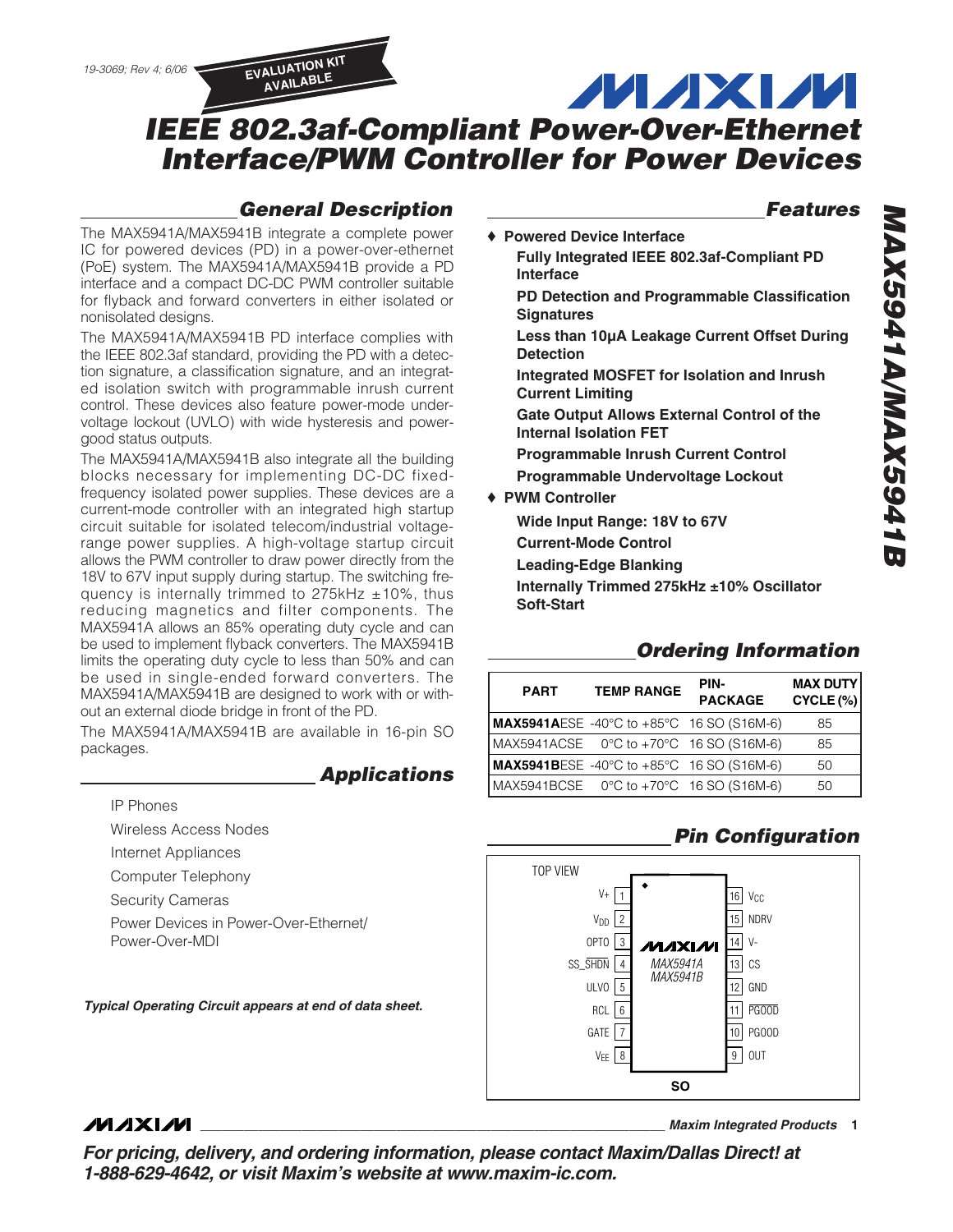## **ABSOLUTE MAXIMUM RATINGS**

(All voltages are referenced to V<sub>EE</sub>, unless otherwise noted.)

| OPTO, NDRV, SS_SHDN, CS to V--0.3V to (V <sub>CC</sub> + 0.3V) |  |
|----------------------------------------------------------------|--|
| Maximum Input/Output Current (Continuous)                      |  |
|                                                                |  |
|                                                                |  |

| Continuous Power Dissipation $(T_A = +70^{\circ}C)$ |  |
|-----------------------------------------------------|--|
| 16-Pin SO (derate 9.1mW/°C above +70°C)727mW        |  |
| Operating Temperature Range                         |  |
|                                                     |  |
|                                                     |  |
| Storage Temperature Range -65°C to +150°C           |  |
|                                                     |  |
| Lead Temperature (soldering, 10s) +300°C            |  |

*Stresses beyond those listed under "Absolute Maximum Ratings" may cause permanent damage to the device. These are stress ratings only, and functional operation of the device at these or any other conditions beyond those indicated in the operational sections of the specifications is not implied. Exposure to absolute maximum rating conditions for extended periods may affect device reliability.*

## **ELECTRICAL CHARACTERISTICS**

 $(V_{\text{IN}} = (\text{GND - V_{EE}}) = 48V$ , GATE =  $\overline{\text{PGOOD}} = \text{PGOOD} = \text{OPEN}$ , V- tied to OUT, V+ tied to GND, UVLO = V<sub>EE</sub>, T<sub>A</sub> = T<sub>MIN</sub> to +T<sub>MAX</sub>, unless otherwise noted. Typical values are at  $T_A = +25^{\circ}$ C. All voltages are referenced to V<sub>EE</sub>, unless otherwise noted.) (Note 1)

| <b>PARAMETER</b>                                    | <b>SYMBOL</b>         | <b>CONDITIONS</b>                                                |                                                                                       | <b>MIN</b>  | <b>TYP</b> | <b>MAX</b>   | <b>UNITS</b> |
|-----------------------------------------------------|-----------------------|------------------------------------------------------------------|---------------------------------------------------------------------------------------|-------------|------------|--------------|--------------|
| <b>PD INTERFACE</b>                                 |                       |                                                                  |                                                                                       |             |            |              |              |
| <b>DETECTION MODE</b>                               |                       |                                                                  |                                                                                       |             |            |              |              |
| Input Offset Current                                | <b>IOFFSET</b>        | (Note 2)                                                         | $V_{IN}$ = 1.4V to 10.1V, GND = V- = OUT = V+                                         |             |            | 10           | μA           |
| <b>Effective Differential Input</b><br>Resistance   | dR                    |                                                                  | $V_{IN}$ = 1.4V up to 10.1V with 1V step, OUT =<br>$PGOOD = GND = OUT = V + (Note 3)$ | 550         |            |              | kΩ           |
| <b>CLASSIFICATION MODE</b>                          |                       |                                                                  |                                                                                       |             |            |              |              |
| <b>Classification Current Turn-Off</b><br>Threshold | V <sub>TH.CLSS</sub>  | V <sub>IN</sub> rising (Note 4)                                  |                                                                                       | 20.8        | 21.8       | 22.5         | $\vee$       |
| Classification Current (Notes 5, 6)                 | <b>CLASS</b>          | $V_{IN} = 12.6V$<br>to 20V, R <sub>DISC</sub><br>$= 25.5k\Omega$ | Class 0, $R_{Cl} = 10k\Omega$                                                         | $\mathbf 0$ |            | 2            | mA           |
|                                                     |                       |                                                                  | Class 1, $RCL = 732\Omega$                                                            | 9.17        |            | 11.83        |              |
|                                                     |                       |                                                                  | Class 2, $R_{CL}$ = 392 $\Omega$                                                      | 17.29       |            | 19.71        |              |
|                                                     |                       |                                                                  | Class 3, R <sub>CL</sub> = $255\Omega$                                                | 26.45       |            | 29.55        |              |
|                                                     |                       |                                                                  | Class 4, $RCL = 178\Omega$                                                            | 36.6        |            | 41.4         |              |
| <b>POWER MODE</b>                                   |                       |                                                                  |                                                                                       |             |            |              |              |
| Operating Supply Voltage                            | <b>V<sub>IN</sub></b> | $V_{IN} = (GND - V_{FF})$                                        |                                                                                       |             |            | 67           | $\vee$       |
| <b>Operating Supply Current</b>                     | <b>I</b> IN           |                                                                  | Measure at GND, not including R <sub>DISC</sub>                                       |             | 0.4        | $\mathbf{1}$ | mA           |
| Default Power Turn-On Voltage                       | VUVLO, ON             | $V_{IN}$ increasing, UVLO = $V_{EE}$                             |                                                                                       | 37.4        | 38.6       | 40.1         | $\vee$       |
| Default Power Turn-Off Voltage                      | VUVLO, OFF            | $V_{IN}$ decreasing, UVLO = $V_{EE}$                             |                                                                                       | 30          |            |              | V            |
| Default Power Turn-On/Off<br><b>Hysteresis</b>      | VHYST,<br><b>UVLO</b> |                                                                  |                                                                                       | 7.4         |            |              | $\vee$       |
| External UVLO Programming<br>Range                  | VIN.EX                | Set UVLO externally (Note 7)                                     |                                                                                       | 12          |            | 67           | $\vee$       |
| UVLO External Reference Voltage                     | VREF, UVLO            | VUVLO increasing                                                 |                                                                                       | 2.400       | 2.460      | 2.522        | $\vee$       |

**MAXIM**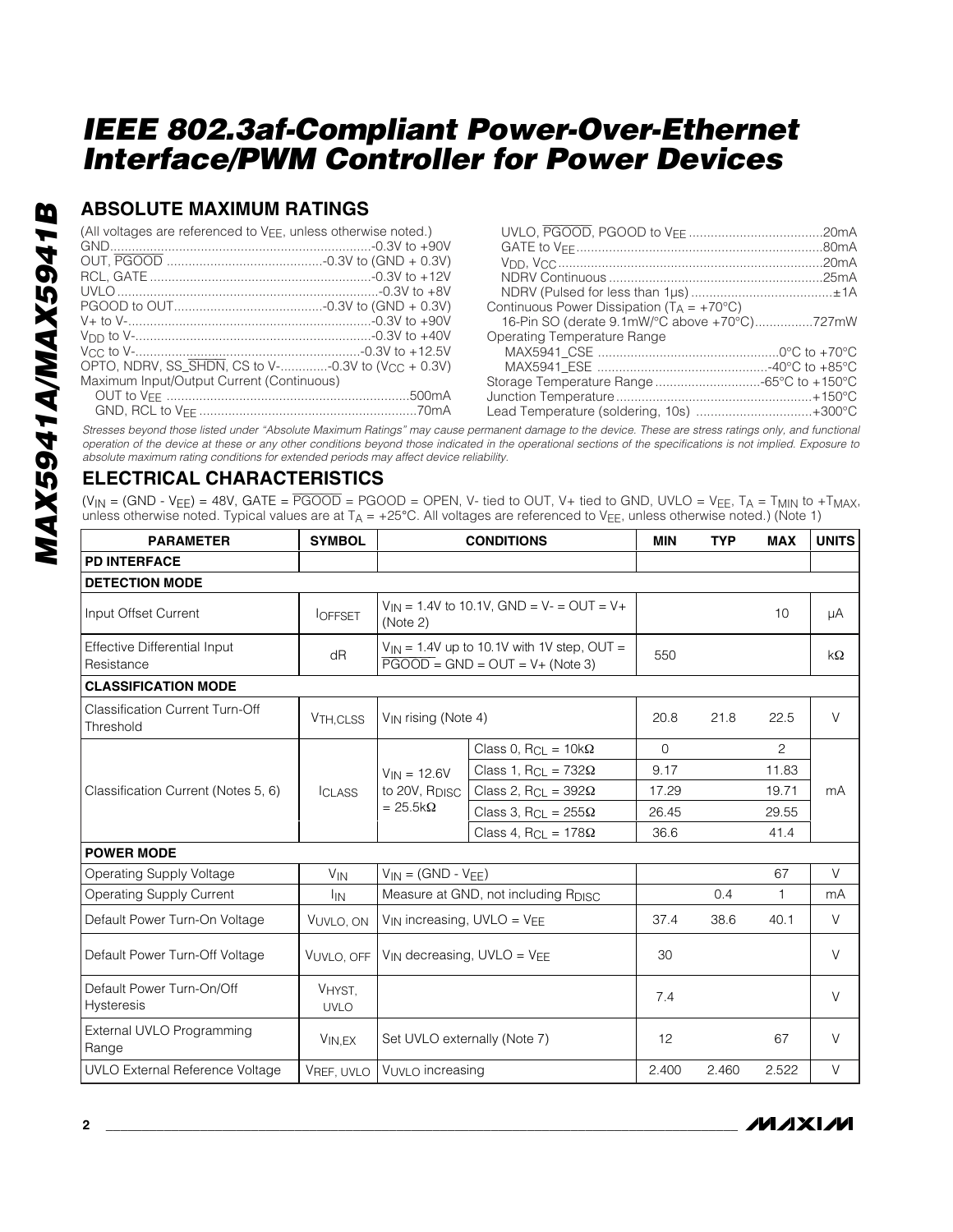## **ELECTRICAL CHARACTERISTICS (continued)**

 $(V_{IN} = (GND - V_{EE}) = 48V$ , GATE =  $\overline{PGOOD} = PGOOD = OPEN$ , V- tied to OUT, V+ tied to GND, UVLO = VEE, TA = T<sub>MIN</sub> to +T<sub>MAX</sub>, unless otherwise noted. Typical values are at  $T_A = +25^{\circ}C$ . All voltages are referenced to V<sub>FF</sub>, unless otherwise noted.) (Note 1)

| <b>PARAMETER</b>                                                  | <b>SYMBOL</b>             | <b>CONDITIONS</b>                                                                              |                                  | <b>MIN</b> | <b>TYP</b>     | <b>MAX</b>   | <b>UNITS</b> |
|-------------------------------------------------------------------|---------------------------|------------------------------------------------------------------------------------------------|----------------------------------|------------|----------------|--------------|--------------|
| UVLO External Reference Voltage<br><b>Hysteresis</b>              | <b>HYST</b>               | Ratio to VREF, UVLO                                                                            |                                  | 19.2       | 20             | 20.9         | $\%$         |
| <b>UVLO Bias Current</b>                                          | <b>IUVLO</b>              | $UVLO = 2.460V$                                                                                |                                  | $-1.5$     |                | $+1.5$       | μA           |
| <b>UVLO Input Ground Sense</b><br>Threshold                       | V <sub>TH</sub> , G, UVLO | (Note 8)                                                                                       |                                  | 50         |                | 440          | mV           |
| UVLO Input Ground Sense Glitch<br>Rejection                       |                           | $UVLO = VEE$                                                                                   |                                  |            | $\overline{7}$ |              | μs           |
| Power Turn-Off Voltage,<br>Undervoltage Lockout Deglitch<br>Time  | toff DLY                  | V <sub>IN</sub> , V <sub>UVLO</sub> falling (Note 9)                                           |                                  | 0.32       |                |              | ms           |
| <b>Isolation Switch N-Channel</b>                                 |                           | Output current =<br>300 $mA$ , $VGATE = 5.6V$ ,<br>measured between<br>OUT and V <sub>EE</sub> | $TA = +25^{\circ}C$<br>(Note 11) |            | 0.6            | 1.1          | Ω            |
| MOSFET On-Resistance                                              | RON                       |                                                                                                | $T_A = +85^{\circ}C$             |            | 0.8            | 1.5          |              |
| <b>Isolation Switch N-Channel</b><br>MOSFET Off-Threshold Voltage | <b>VGSTH</b>              | OUT = GND, VGATE - VEE, output current<br>$<$ 1 $\mu$ A                                        |                                  | 0.5        |                |              | $\vee$       |
| <b>GATE Pulldown Switch Resistance</b>                            | RG                        | Power-off mode, $V_{IN} = 12V$ , UVLO = $V_{EE}$                                               |                                  |            | 38             | 80           | Ω            |
| <b>GATE Charging Current</b>                                      | l <sub>G</sub>            | $VGATE = 2V$                                                                                   |                                  | 5          | 10             | 15           | μA           |
| <b>GATE High Voltage</b>                                          | <b>VGATE</b>              | $IGATE = 1µA$                                                                                  |                                  | 5.58       | 5.76           | 5.93         | $\vee$       |
| PGOOD, PGOOD Assertion VOUT<br>Threshold                          | <b>VOUTEN</b>             | VOUT - VEE, IVOUT - VEEI decreasing,<br>$VGATE = 5.75V$                                        |                                  | 1.15       | 1.23           | 1.31         | $\vee$       |
|                                                                   |                           | <b>Hysteresis</b>                                                                              |                                  |            | 70             |              | mV           |
| PGOOD, PGOOD Assertion VGATE                                      | <b>VGSEN</b>              | (GATE - VEE) increasing, OUT = VEE                                                             |                                  | 4.62       | 4.76           | 4.91         | $\vee$       |
| Threshold                                                         |                           | Hysteresis                                                                                     |                                  |            | 80             |              | mV           |
| PGOOD Output Low Voltage                                          |                           | $I_{SINK} = 2mA (Note 10)$                                                                     |                                  |            |                | 0.4          | $\vee$       |
| PGOOD Output Low Voltage                                          | VOLDCDC                   | $I_{SINK}$ = 2mA, OUT $\leq$ (GND - 5V) (Note 10)                                              |                                  |            |                | 0.2          | $\vee$       |
| PGOOD Leakage Current                                             |                           | GATE = high, GND - $V_{OUT}$ = 67V (Note 10)                                                   |                                  |            |                | $\mathbf 1$  | μA           |
| PGOOD Leakage Current                                             |                           | GATE = $V_{EE}$ , $\overline{PGOOD}$ - $V_{EE}$ = 67V (Note 10)                                |                                  |            |                | $\mathbf{1}$ | μA           |

## **ELECTRICAL CHARACTERISTICS (PWM Controller)**

(All voltages referenced to V-. V<sub>DD</sub> = 13V, a 10µF capacitor connects V<sub>CC</sub> to V-, V<sub>CS</sub> = V-, V+ = 48V, 0.1µF capacitor connected to SS\_SHDN, NDRV = open circuit, OPTO = V-,  $T_A = T_{MIN}$  to +T<sub>MAX</sub>, unless otherwise noted. Typical values are at  $T_A = +25^{\circ}$ C.) (Note 1)

| <b>PARAMETER</b>                | <b>SYMBOL</b> | <b>CONDITIONS</b>                                                   |  |           | <b>MAX</b> | <b>UNITS</b> |  |
|---------------------------------|---------------|---------------------------------------------------------------------|--|-----------|------------|--------------|--|
| <b>SUPPLY CURRENT</b>           |               |                                                                     |  |           |            |              |  |
|                                 | $IV+(NS)$     | $V_{DD} = 0V$ , $V_+ = 67V$ , driver not switching                  |  | 0.85      | 1.3        |              |  |
| V+ Supply Current               | $IV+(S)$      | $V_+ = 67V$ , $V_{DD} = 0V$ , $V_{OPTO} = 4V$ , driver<br>switching |  | $\cdot$ 4 | 2.6        | mA           |  |
| V+ Supply Current After Startup |               | $V_+ = 67V$ , $V_{DD} = 13V$ , $V_{OPTO} = 4V$                      |  |           |            | μA           |  |
|                                 | VDD(NS)       | $V_{DD} = 36V$ , driver not switching                               |  | 0.9       | 1.3        | mA           |  |
| V <sub>DD</sub> Supply Current  | IVDD(S)       | $V_{\text{DD}} = 36V$ , driver switching, $V_{\text{OPT}} = 4V$     |  | .9        | 2.7        |              |  |



**MAXM**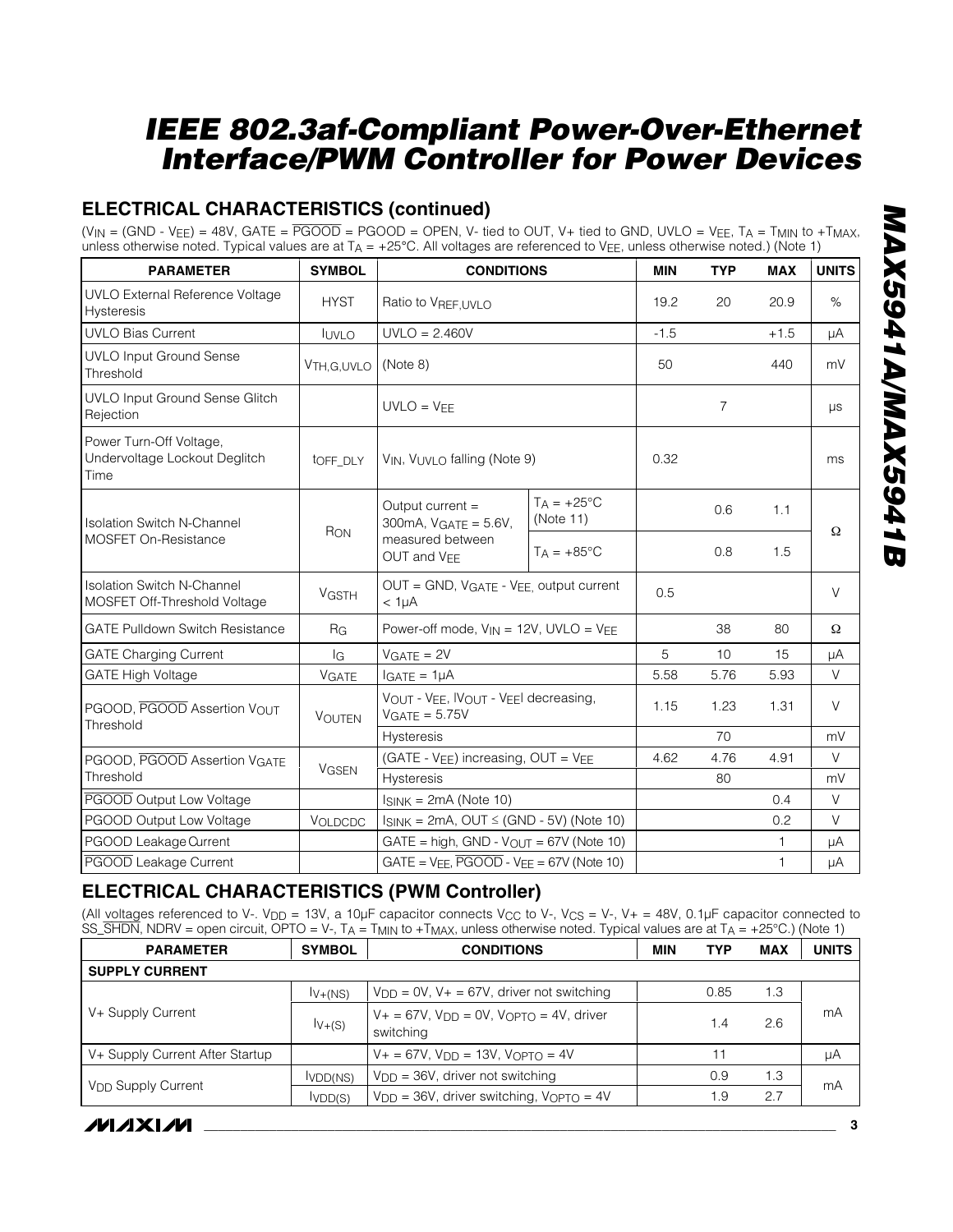## **ELECTRICAL CHARACTERISTICS (PWM Controller) (continued)**

(All voltages referenced to V-. V<sub>DD</sub> = 13V, a 10µF capacitor connects V<sub>CC</sub> to V-, V<sub>CS</sub> = V-, V+ = 48V, 0.1µF capacitor connected to SS\_SHDN, NDRV = open circuit, OPTO = V-, TA = TMIN to +TMAX, unless otherwise noted. Typical values are at TA = +25°C.) (Note 1)

| <b>PARAMETER</b>                              | <b>SYMBOL</b>            | <b>CONDITIONS</b>                                                    | MIN     | <b>TYP</b> | <b>MAX</b> | <b>UNITS</b>    |
|-----------------------------------------------|--------------------------|----------------------------------------------------------------------|---------|------------|------------|-----------------|
| V+ Shutdown Current                           |                          | $VSS_{\overline{\text{SHDN}}} = 0V, V+ = 67V$                        |         | 190        | 290        | μA              |
| V <sub>DD</sub> Shutdown Current              |                          | $VSS$ <sub>SHDN</sub> = $0V$                                         |         | 8          | 20         | μA              |
| PREREGULATORS/STARTUP                         |                          |                                                                      |         |            |            |                 |
| V+ Input Voltage                              |                          |                                                                      | 18      |            | 67         | $\vee$          |
| <b>V<sub>DD</sub></b> Supply Voltage          |                          |                                                                      | 13      |            | 36         | V               |
| <b>INTERNAL REGULATORS</b>                    |                          |                                                                      |         |            |            |                 |
| V <sub>CC</sub> Output Voltage                |                          | Powered from $V_{+}$ , $I_{CC} = 7.5mA$ , $V_{DD} = 0V$              | 7.5     | 9.8        | 12         | $\vee$          |
|                                               |                          | Powered from V <sub>DD</sub> , I <sub>CC</sub> = 7.5mA               | 9.0     | 10.0       | 11.0       |                 |
| V <sub>CC</sub> Undervoltage Lockout          | V <sub>CC_UVLO</sub>     | V <sub>CC</sub> falling                                              |         | 6.6        |            | $\vee$          |
| <b>OUTPUT DRIVER</b>                          |                          |                                                                      |         |            |            |                 |
| Peak Source Current                           |                          | $V_{CC} = 11V$ (externally forced)                                   |         | 570        |            | mA              |
| Peak Sink Current                             |                          | $V_{CC}$ = 11V (externally forced)                                   |         | 1000       |            | mA              |
| NDRV High-Side Driver<br>Resistance           | R <sub>OH</sub>          | V <sub>CC</sub> = 11V, externally forced, NDRV<br>sourcing 50mA      |         | 4          | 12         | Ω               |
| <b>NDRV Low-Side Driver</b><br>Resistance     | ROL                      | $V_{CC}$ = 11V, externally forced, NDRV sinking<br>50 <sub>m</sub> A |         | 1.6        | 4          | Ω               |
| <b>PWM COMPARATOR</b>                         |                          |                                                                      |         |            |            |                 |
| OPTO Input Bias Current                       |                          | $VOPTO = VSS$ SHDN                                                   | $-1.00$ |            | $+1.00$    | μA              |
| <b>OPTO Control Range</b>                     |                          |                                                                      | 2       |            | 3          | V               |
| Slope Compensation                            | <b>V<sub>SCOMP</sub></b> | MAX5941A                                                             |         | 26         |            | $mV/\mu s$      |
| <b>THERMAL SHUTDOWN</b>                       |                          |                                                                      |         |            |            |                 |
| Thermal Shutdown Temperature                  |                          |                                                                      |         | 150        |            | $^{\circ}C$     |
| Thermal Hysteresis                            |                          |                                                                      |         | 25         |            | $\rm ^{\circ}C$ |
| <b>CURRENT LIMIT</b>                          |                          |                                                                      |         |            |            |                 |
| CS Threshold Voltage                          | <b>VILIM</b>             | $VOPTO = 4V$                                                         | 419     | 465        | 510        | mV              |
| CS Input Bias Current                         |                          | $OV \le V_{CS} \le 2V$ , $V_{OPTO} = 4V$                             | $-1$    |            | $+1$       | μA              |
| Current-Limit Comparator<br>Propagation Delay |                          | 25mV overdrive on CS, $V_{\text{OPTO}} = 4V$                         |         | 180        |            | ns              |
| CS Blanking Time                              |                          | $VOPTO = 4V$                                                         |         | 70         |            | ns              |
| <b>OSCILLATOR</b>                             |                          |                                                                      |         |            |            |                 |
| Clock Frequency Range                         |                          | $VOPTO = 4V$                                                         | 235     | 275        | 314        | kHz             |
|                                               |                          | $MAX5941A, VOPTO = 4V$                                               | 75      |            | 85         |                 |
| Max Duty Cycle                                |                          | $MAX5941B, VOPTO = 4V$                                               | 44      |            | 50         | $\%$            |
| SOFT-START                                    |                          |                                                                      |         |            |            |                 |
| <b>SS Source Current</b>                      | <b>Isso</b>              | $VSS(\overline{\text{SHDN}}) = 0V$                                   | 2.0     | 4.6        | 6.5        | μA              |
| SS Sink Current                               |                          |                                                                      | 1       |            |            | mA              |
| Peak Soft-Start Voltage Clamp                 |                          | No external load                                                     | 2.331   | 2.420      | 2.500      | V               |
| Shutdown Threshold                            |                          | V <sub>SS_SHDN</sub> falling (Note 11)                               | 0.25    | 0.37       | 0.41       | V               |
|                                               |                          | V <sub>SS</sub> SHDN rising (Note 11)                                | 0.53    | 0.59       | 0.65       |                 |

**MAXIM**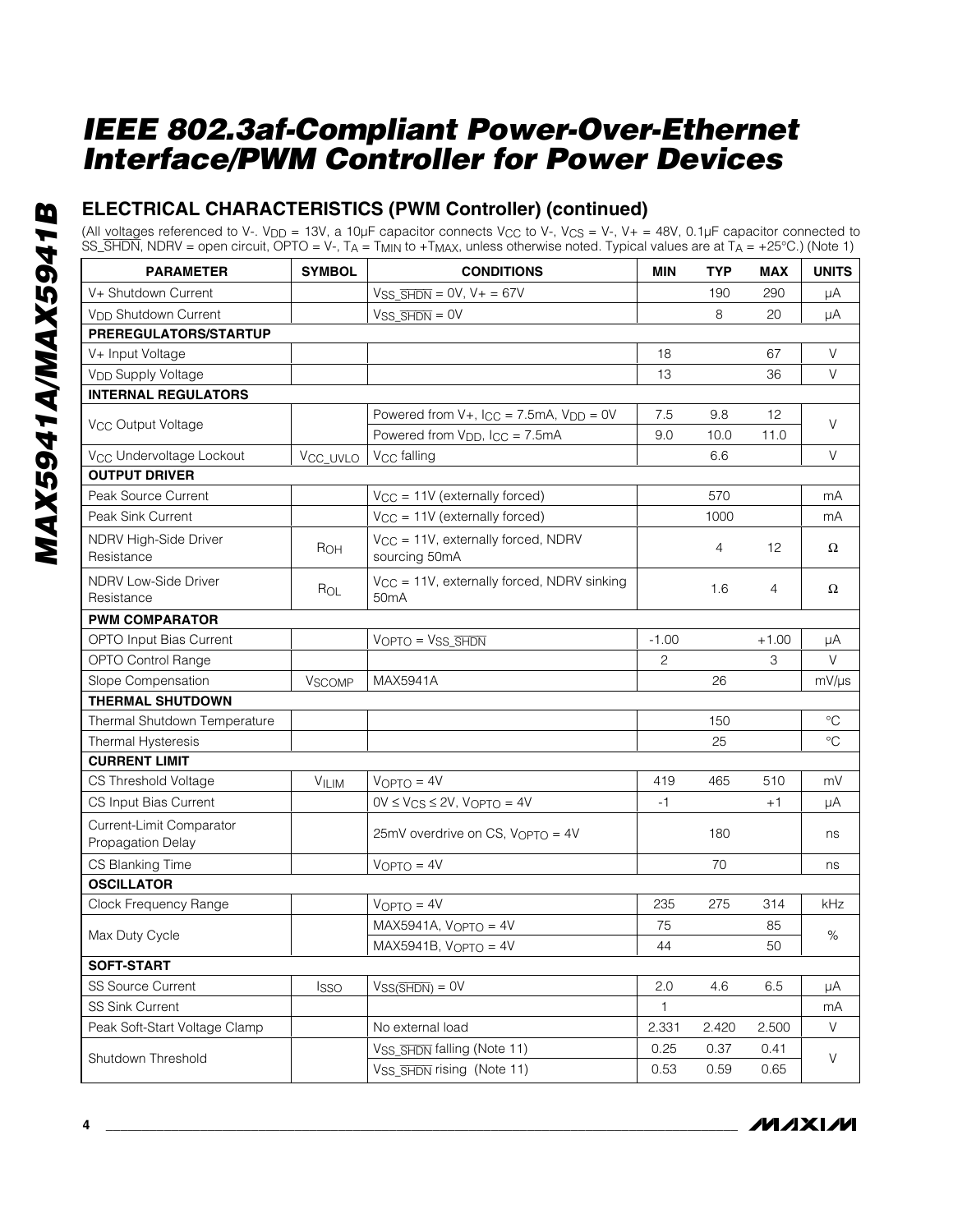- **Note 1:** All min/max limits for the PD interface are production tested at +85°C (extended grade)/+70°C (commercial grade). Limits at +25°C and -40°C are guaranteed by design. All PWM controller min/max limits are 100% production tested at +25°C and +85°C (extended grade)/+70°C (commercial grade). Limits at -40°C are guaranteed by design, unless otherwise noted.
- **Note 2:** The input offset current is illustrated in Figure 1.
- **Note 3:** Effective differential input resistance is defined as the differential resistance between GND and V<sub>EE</sub> without any external resistance.
- **Note 4:** Classification current is turned off whenever the IC is in power mode.
- **Note 5:** See Table 2 in the *PD Classification Mode* section. R<sub>DISC</sub> and R<sub>CL</sub> must be 100ppm or better.
- **Note 6:** See *Thermal Dissipation section* for details.
- Note 7: When UVLO is connected to the midpoint of an external resistor-divider with a series resistance of 25.5kΩ (±1%), the turnon threshold set point for the power mode is defined by the external resistor-divider. Make sure the voltage on the UVLO pin does not exceed its maximum rating of 8V when  $V_{IN}$  is at the maximum voltage.
- **Note 8:** When the V<sub>UVLO</sub> is below V<sub>TH, G</sub>, <sub>UVLO</sub>, the MAX5941 sets the turn-on voltage threshold internally (V<sub>UVLO,ON</sub>).<br>**Note 9:** An input voltage or Vuvuo glitch below their respective thresholds shorter than or equ
- An input voltage or V<sub>UVLO</sub> glitch below their respective thresholds shorter than or equal to t<sub>OFF DLY</sub> does not cause the MAX5941A/MAX5941B to exit power-on mode (as long as the input voltage remains above an operable voltage level of 12V).
- **Note 10:** PGOOD references to OUT while PGOOD references to V<sub>EE</sub>.
- **Note 11:** Guaranteed by design.



*Figure 1. Effective Differential Input Resistance/Offset Current*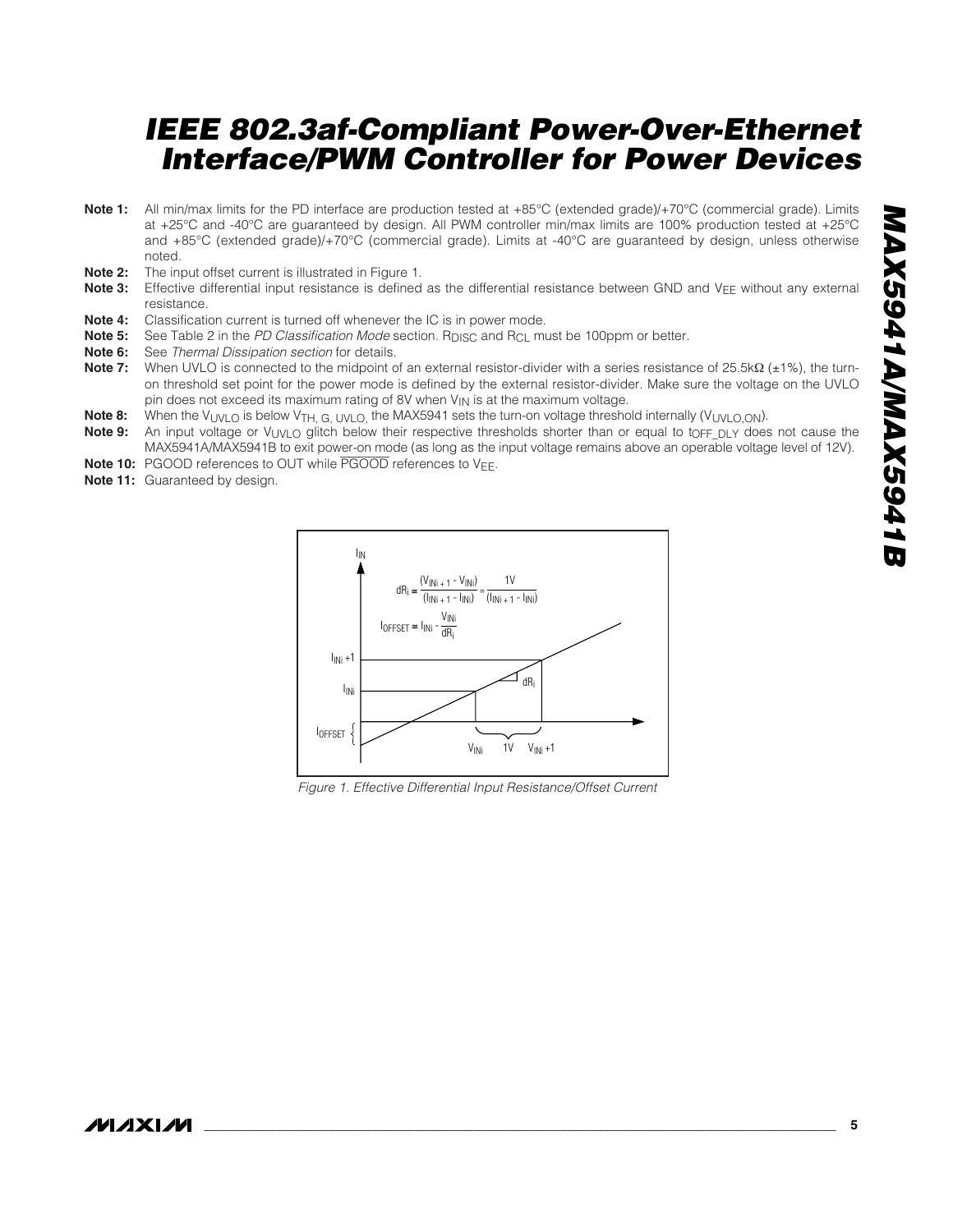voltages are referenced to V- (for graphs 12–30 in the *Typical Operating Characteristics*), unless otherwise noted.)

 $(V_{\text{IN}} = (\text{GND - V}_{\text{FE}}) = 48V$ , GATE =  $\overline{\text{PGOOD}}$  =  $\text{PGOOD}$  =  $\text{OUT}$  = OPEN, UVLO =  $V_{\text{FE}}$ ,  $V_{\text{DD}}$  = 13V, NDRV floating, TA = T<sub>MIN</sub> to T<sub>MAX</sub>. Typical values are at TA = +25°C. All voltages are referenced to VEE (for graphs 1–11 in the *Typical Operating Characteristics*), all





*Typical Operating Characteristics*

*IVI AXI IVI* 

**6 \_\_\_\_\_\_\_\_\_\_\_\_\_\_\_\_\_\_\_\_\_\_\_\_\_\_\_\_\_\_\_\_\_\_\_\_\_\_\_\_\_\_\_\_\_\_\_\_\_\_\_\_\_\_\_\_\_\_\_\_\_\_\_\_\_\_\_\_\_\_\_\_\_\_\_\_\_\_\_\_\_\_\_\_\_\_\_**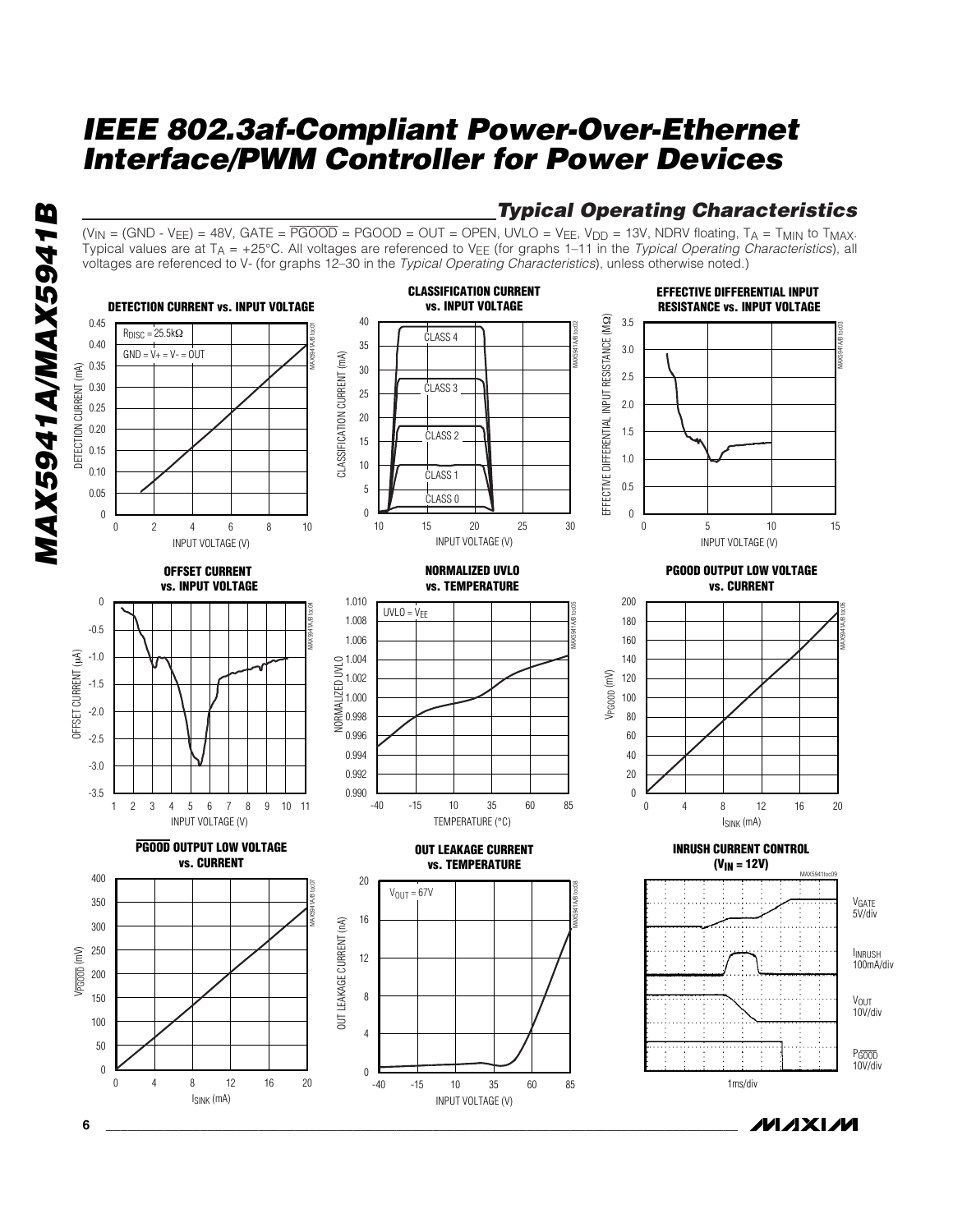

2ms/div

## *Typical Operating Characteristics (continued)*

5V/div

INRUSH

**V**<sub>OUT</sub> 50V/div PGOOD 50V/div

MAX5941A/B toc12 TO  $V_{REF} = 2.4V$ VSS\_SHDN (V) (NORMALIZED TO VREF = 2.4V) 1.002 (NORMALIZED 1.001 100mA/div  $\frac{1}{\sinh(N)}$ 1.000 /ss 0.999

-40 0 -20 20 40 60 80

TEMPERATURE (°C)





INRUSH 100mA/div

VOUT 50V/div

PGOOD 50V/div







**MAXIMUM DUTY CYCLE vs. TEMPERATURE**



#### **V+ SUPPLY CURRENT vs. TEMPERATURE**



*\_\_\_\_\_\_\_\_\_\_\_\_\_\_\_\_\_\_\_\_\_\_\_\_\_\_\_\_\_\_\_\_\_\_\_\_\_\_\_\_\_\_\_\_\_\_\_\_\_\_\_\_\_\_\_\_\_\_\_\_\_\_\_\_\_\_\_\_\_\_\_\_\_\_\_\_\_\_\_\_\_\_\_\_\_\_\_* **7**

/VI*/*IXI*/*VI

*MAX5941A/MAX5941B*

MAX5941A/MAX5941B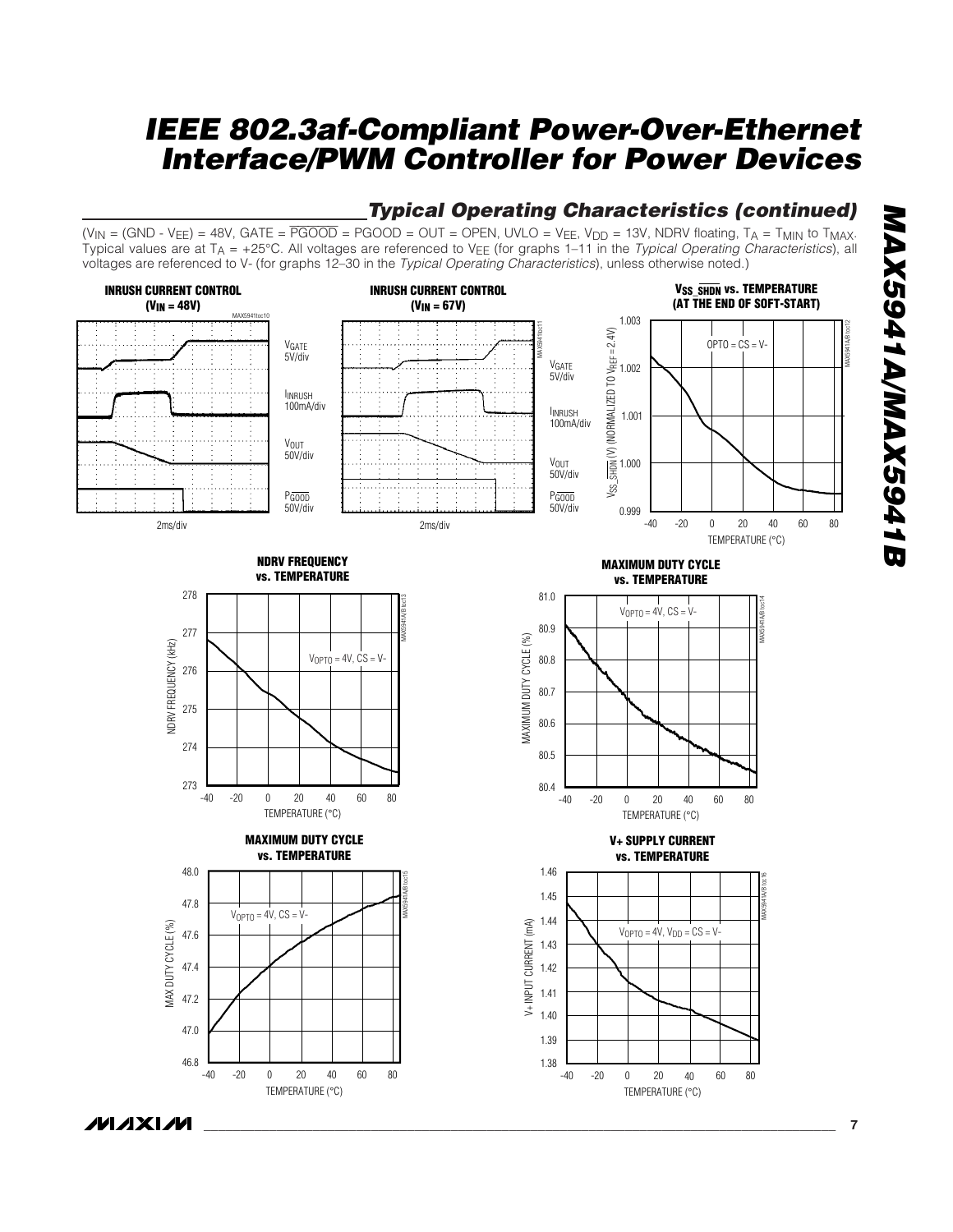*Typical Operating Characteristics (continued)*



**8 \_\_\_\_\_\_\_\_\_\_\_\_\_\_\_\_\_\_\_\_\_\_\_\_\_\_\_\_\_\_\_\_\_\_\_\_\_\_\_\_\_\_\_\_\_\_\_\_\_\_\_\_\_\_\_\_\_\_\_\_\_\_\_\_\_\_\_\_\_\_\_\_\_\_\_\_\_\_\_\_\_\_\_\_\_\_\_**

*IVI AXI IVI*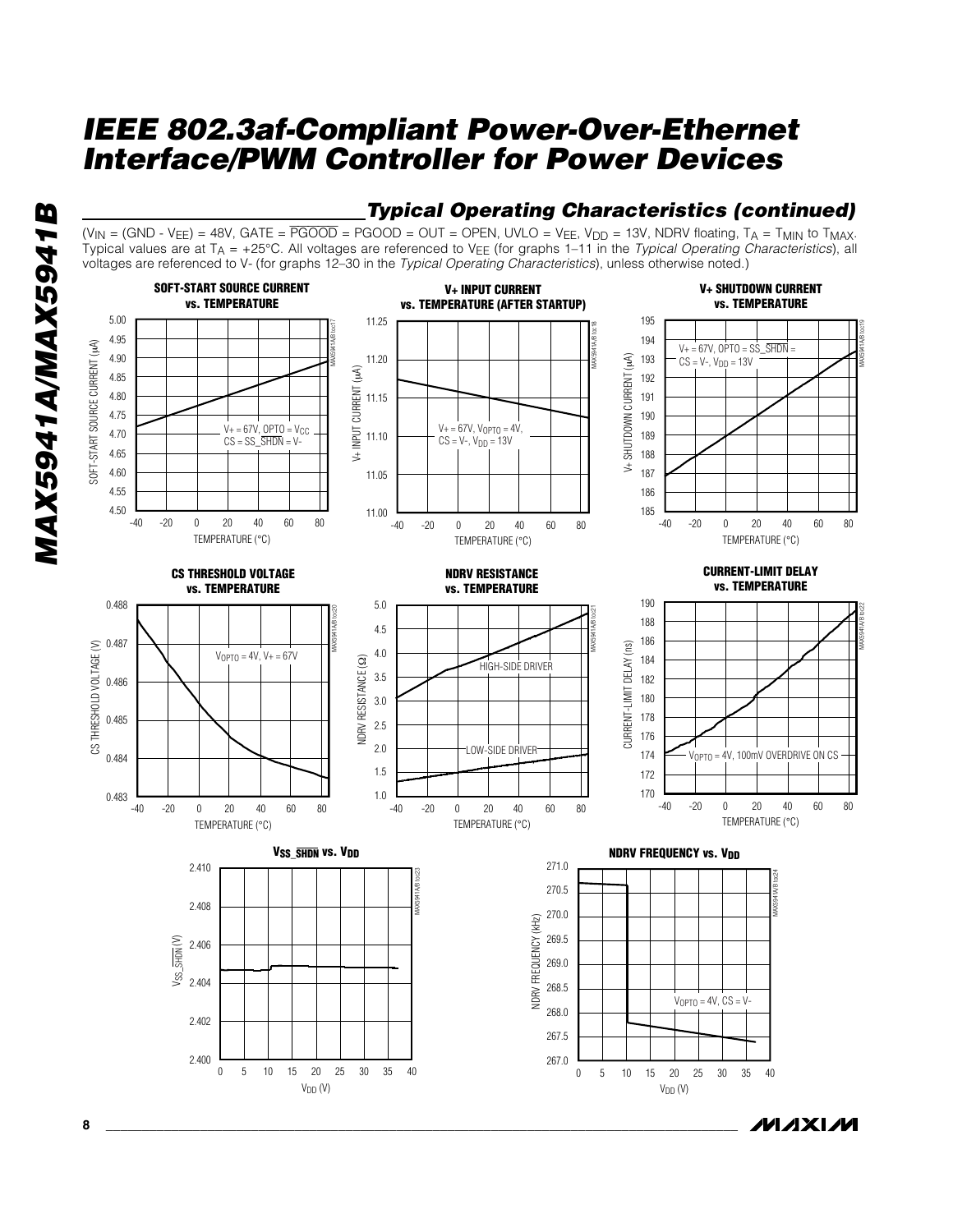#### *Typical Operating Characteristics (continued)*  $(V_{\text{IN}} = (\text{GND - V_{FE}}) = 48V$ , GATE =  $\overline{\text{PGOOD}}$  =  $\text{PGOOD}$  =  $\text{OUT}$  = OPEN, UVLO =  $V_{\text{FE}}$ ,  $V_{\text{DD}}$  = 13V, NDRV floating, TA = T<sub>MIN</sub> to T<sub>MAX</sub>. Typical values are at TA = +25°C. All voltages are referenced to VEE (for graphs 1–11 in the *Typical Operating Characteristics*), all voltages are referenced to V- (for graphs 12–30 in the *Typical Operating Characteristics*), unless otherwise noted.)



0 10 15 5 20 25 30 35 40 **V<sub>CC</sub>** vs. V<sub>DD</sub> MAX5941A/B toc26  $V_{DD} (V)$ DEVICE POWERED FROM V<sub>DD</sub> DEVICE POWERED FROM V+

**V+ INPUT CURRENT vs. VOLTAGE (AFTER STARTUP)**



**V<sub>CC</sub> VOLTAGE vs. V<sub>CC</sub> CURRENT** 

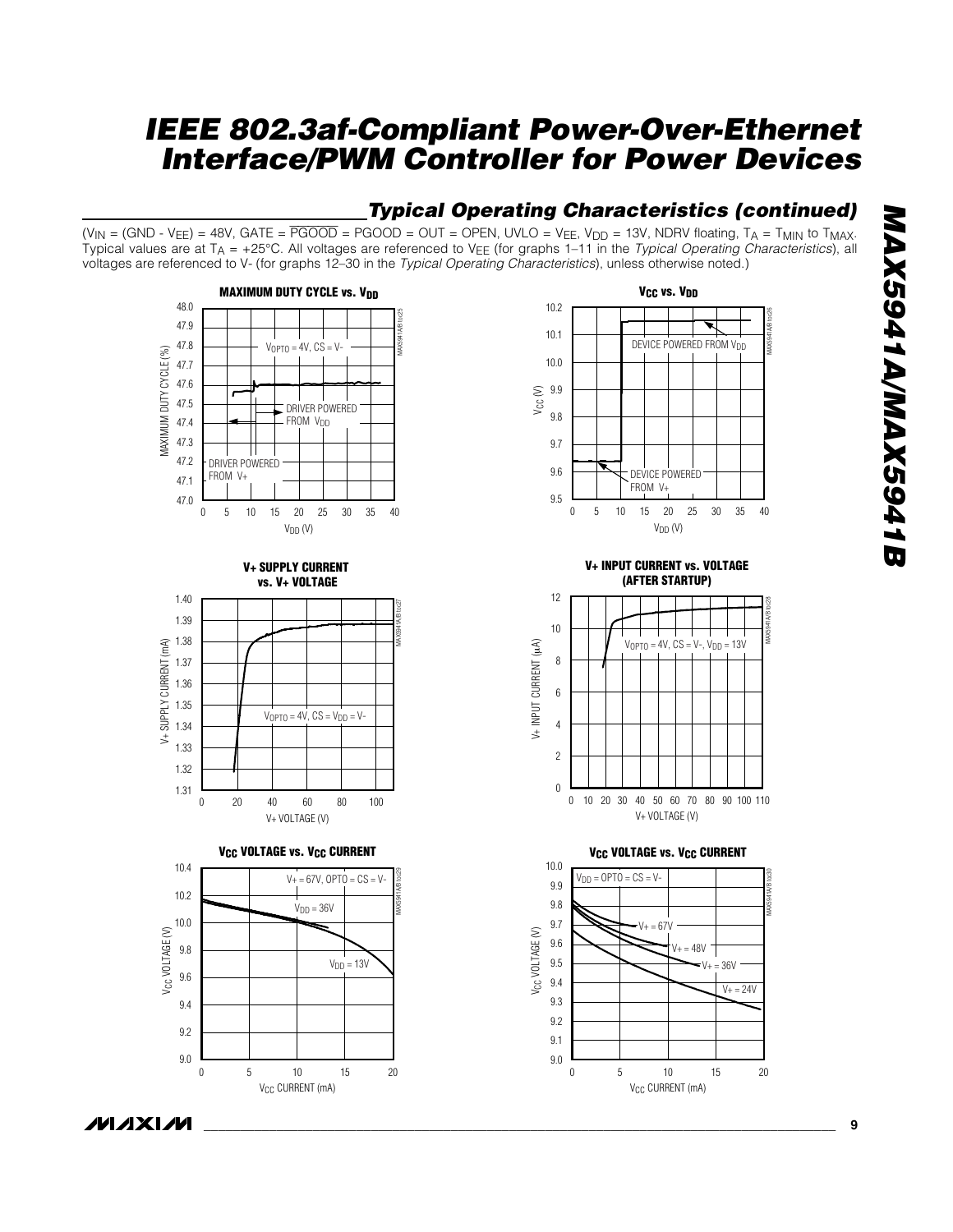## *Pin Description*

| <b>PIN</b>     | <b>NAME</b>           | <b>FUNCTION</b>                                                                                                                                                                                                                                                                                                                                                                                                                                                                                                                                                |
|----------------|-----------------------|----------------------------------------------------------------------------------------------------------------------------------------------------------------------------------------------------------------------------------------------------------------------------------------------------------------------------------------------------------------------------------------------------------------------------------------------------------------------------------------------------------------------------------------------------------------|
| 1              | $V +$                 | High-Voltage Startup Input. Referenced to V-. Connect directly to an input voltage range between 18V to 67V.<br>Connects internally to a high-voltage linear regulator that generates V <sub>CC</sub> during startup. Tie V+ to GND.                                                                                                                                                                                                                                                                                                                           |
| $\mathbf{2}$   | V <sub>DD</sub>       | Line Regulator Input. Referenced to V-. V <sub>DD</sub> is the input to the linear regulator that generates V <sub>CC</sub> . For<br>supply voltages less than 36V, connect V <sub>DD</sub> and V+ to the supply. For supply voltages greater than 36V,<br>V <sub>DD</sub> receives its power from the tertiary winding of the transformer and accepts voltages from 13V to 36V.<br>Bypass V <sub>DD</sub> to V- with a 4.7µF capacitor.                                                                                                                       |
| 3              | OPTO                  | Optocoupler Input. Referenced to V-. The control voltage range on this input is 2V to 3V.                                                                                                                                                                                                                                                                                                                                                                                                                                                                      |
| 4              | SS_SHDN               | Soft-Start Timing Capacitor Connection. Referenced to V-. Ramp time to full current limit is approximately<br>0.45ms/nF. Bypass with a minimum 10nF capacitor to V-. A 2.4V reference voltage appears across the<br>capacitor. Disable the PWM controller by pulling SS_SHDN below 0.25V. Tie to PGOOD to enable PWM<br>controller automatically from the PD interface.                                                                                                                                                                                        |
| 5              | <b>UVLO</b>           | Undervoltage Lockout Programming Input for Power Mode. Referenced to VEE. When UVLO is above its<br>threshold, the device enters the power mode. Connect UVLO to VEE to use the default undervoltage lockout<br>threshold. Connect UVLO to an external resistor-divider to define a threshold externally. The series<br>resistance value of the external resistors must add to $25.5 \text{k}\Omega$ ( $\pm 1\%$ ) and replaces the detection resistor. To<br>keep the device in undervoltage lockout, pull UVLO between V <sub>TH.G.UVLO</sub> and VREF.UVLO. |
| 6              | <b>RCL</b>            | Classification Setting. Referenced to VEE. Add a resistor from RCL to VEE to set a PD class (see Tables 1 and 2).                                                                                                                                                                                                                                                                                                                                                                                                                                              |
| $\overline{7}$ | GATE                  | Gate of Internal N-Channel Power MOSFET. Referenced to VEE GATE sources 10µA when the device<br>enters the power mode. Connect an external 100V ceramic capacitor from GATE to V <sub>OUT</sub> to program the<br>inrush current. Pull GATE to VEE to turn off the internal MOSFET. The detection and classification functions<br>operate normally when GATE is pulled to VEE.                                                                                                                                                                                 |
| 8              | VEE                   | Negative Input Power. Source of the integrated isolation N-channel power MOSFET. Connect VEE to -48V.                                                                                                                                                                                                                                                                                                                                                                                                                                                          |
| 9              | OUT                   | Output Voltage. Referenced to VEE. Drain of the integrated isolation N-channel power MOSFET. Connect<br>OUT to V-.                                                                                                                                                                                                                                                                                                                                                                                                                                             |
| 10             | <b>PGOOD</b>          | Power-Good Indicator Output, Active High, Open Drain. PGOOD is referenced to OUT. PGOOD goes high<br>impedance when V <sub>OUT</sub> is within 1.2V of V <sub>EE</sub> and when GATE is 5V above V <sub>EE</sub> . Otherwise, PGOOD is pulled<br>to OUT (given that VOUT is at least 5V below GND). Connect PGOOD directly (no external pullup required)<br>to SS_SHDN to enable/disable the PWM controller.                                                                                                                                                   |
| 11             | <b>PGOOD</b>          | Power-Good Indicator Output, Active Low, Open Drain. PGOOD is referenced to VEE. PGOOD is pulled to<br>VEE when VOUT is within 1.2V of VEE and when GATE is 5V above VEE. Otherwise, PGOOD goes high<br>impedance.                                                                                                                                                                                                                                                                                                                                             |
| 12             | GND                   | Ground. Referenced to VEE. GND is the positive input power. Connect to V+.                                                                                                                                                                                                                                                                                                                                                                                                                                                                                     |
| 13             | CS                    | Current-Sense Input. Referenced to V-. Turns power switch off if V <sub>CS</sub> rises above 465mV for cycle-by-cycle<br>current limiting. CS is also the feedback for the current-mode controller. CS connects to the PWM controller<br>through a leading-edge blanking circuit.                                                                                                                                                                                                                                                                              |
| 14             | $V -$                 | V- is the ground terminal of the PWM Controller. Connect to OUT.                                                                                                                                                                                                                                                                                                                                                                                                                                                                                               |
| 15             | <b>NDRV</b>           | Gate Drive. Referenced to V-. Drives a high-voltage external N-channel power MOSFET.                                                                                                                                                                                                                                                                                                                                                                                                                                                                           |
| 16             | <b>V<sub>CC</sub></b> | Regulated IC Supply. Referenced to V-. Provides power for MAX5941_. V <sub>CC</sub> is regulated from V <sub>DD</sub> during<br>normal operation and from V+ during startup. Bypass V <sub>CC</sub> with a 10µF tantalum capacitor in parallel with a<br>0.1µF ceramic capacitor to V-.                                                                                                                                                                                                                                                                        |

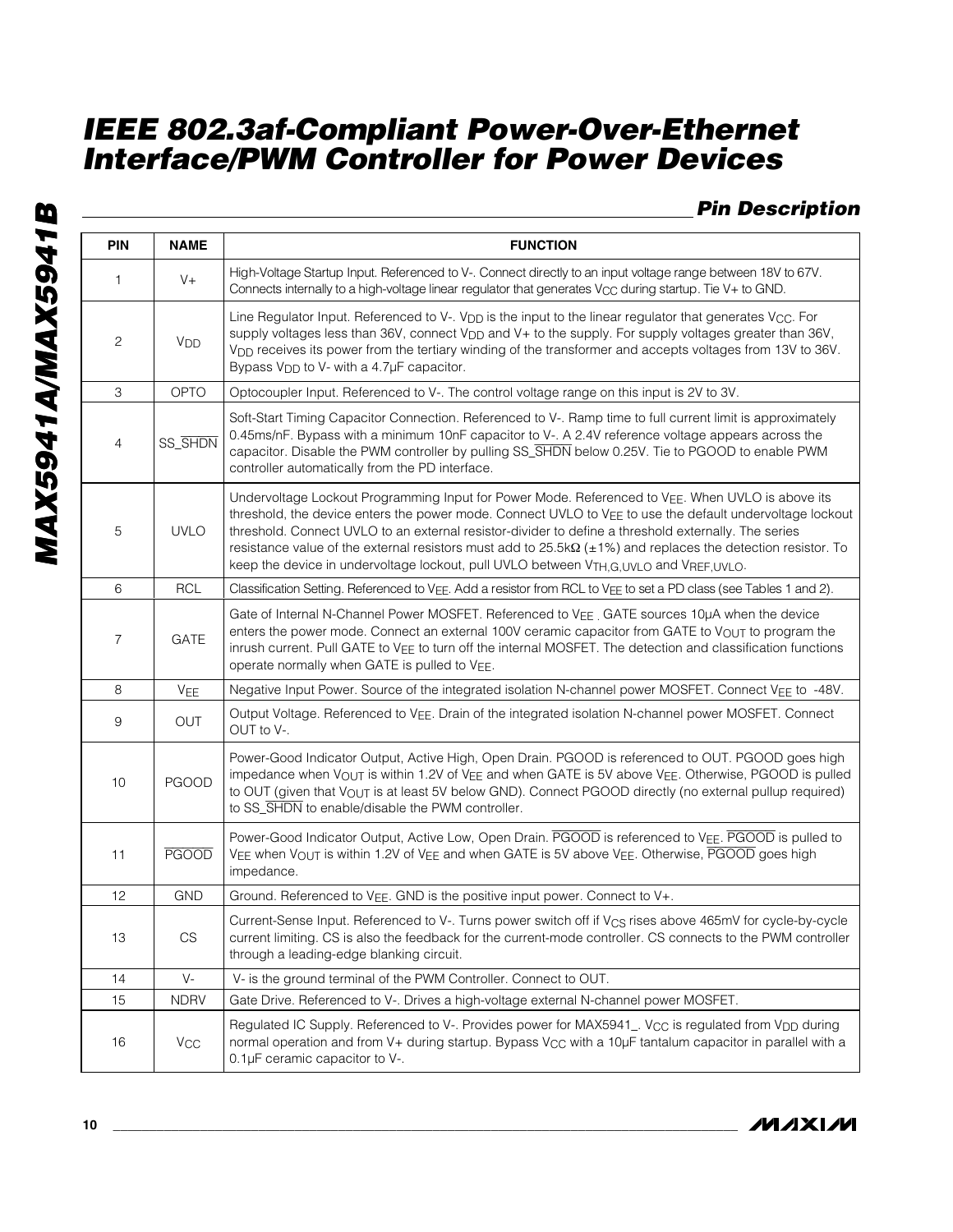| <b>CLASS</b> | <b>USAGE</b> | $RCL (\Omega)$ | <b>MAXIMUM POWER USED BY PD (W)</b> |
|--------------|--------------|----------------|-------------------------------------|
| U            | Default      | 10k            | 0.44 to 12.95                       |
|              | Optional     | 732            | 0.44 to 3.84                        |
|              | Optional     | 392            | 3.84 to 6.49                        |
|              | Optional     | 255            | 6.49 to 12.95                       |
|              | Not allowed  | 178            | Reserved*                           |

#### **Table 1. PD Power Classification/RCL Selection**

*\*Class 4 reserved for future use.*

## *Detailed Description*

The MAX5941A/MAX5941B integrate a complete power IC for powered devices (PDs) in a power-over-ethernet (PoE) system. The MAX5941A/MAX5941B provide PD interface and a compact DC-DC PWM controller suitable for flyback and forward converters in either isolated or nonisolated designs.

The MAX5941A/MAX5941B powered device (PD) interface complies with the IEEE 802.3af standard, providing the PD with a detection signature, a classification signature, and an integrated isolation switch with programmable inrush current control. These devices also feature power-mode undervoltage lockout (UVLO) with wide hysteresis, and power-good status outputs.

An integrated MOSFET provides PD isolation during detection and classification. The MAX5941A/MAX5941B guarantee a leakage current offset of less than 10µA during the detection phase. A programmable current limit prevents high inrush current during power-on. The devices feature power-mode UVLO with wide hysteresis and long deglitch time to compensate for twisted-pair cable resistive drop and to ensure glitch-free transition between detection, classification, and power-on/off phases. The MAX5941A/MAX5941B provide both active-high (PGOOD) and active-low (PGOOD) outputs. Both devices offer an adjustable UVLO threshold with a default value compliant to the IEEE 802.3af standard. The MAX5941A/MAX5941B are designed to work with or without an external diode bridge in front of the PD.

Use the MAX5941A/MAX5941B PWM current-mode controllers to design flyback- or forward-mode power supplies. Current-mode operation simplifies control-loop design while enhancing loop stability. An internal highvoltage startup regulator allows the device to connect directly to the input supply without an external startup resistor. Current from the internal regulator starts the controller. Once the tertiary winding voltage is established, the internal regulator is switched off and bias current for running the PWM controller is derived from the tertiary winding. The internal oscillator is set to 275kHz and

trimmed to  $\pm$ 10%. This permits the use of small magnetic components to minimize board space. Both the MAX5941A and MAX5941B can be used in power supplies providing multiple output voltages. A functional diagram of the PWM controller is shown in Figure 4. Typical applications circuits for forward and flyback topologies are shown in Figure 5 and Figure 6, respectively.

#### *Powered Device Interface*

#### *Operating Modes*

The powered device (PD) front-end section of the MAX5941A/MAX5941B operates in three different modes: PD detection signature, PD classification, and PD power, depending on its input voltage  $(V_{IN} = GND - V_{EE})$ . All voltage thresholds are designed to operate with or without the optional diode bridge while still complying with the IEEE 802.3af standard (see Application Circuit 1).

#### *Detection Mode (1.4V* ≤ *VIN* ≤ *10.1V)*

In detection mode, the power source equipment (PSE) applies two voltages on VIN in the range of 1.4V to 10.1V (1V step minimum), and then records the current measurements at the two points. The PSE then computes ∆V/∆I to ensure the presence of the 25.5kΩ signature resistor. In this mode, most of the MAX5941A/ MAX5941B internal circuitry is off and the offset current is less than 10µA.

If the voltage applied to the PD is reversed, install protection diodes on the input terminal to prevent internal damage to the MAX5941A/MAX5941B (see Figure 7). Since the PSE uses a slope technique (∆V/∆I) to calculate the signature resistance, the DC offset due to the protection diodes is subtracted and does not affect the detection process.

#### *Classification Mode (12.6V* ≤ *VIN* ≤ *20V)*

In the classification mode, the PSE classifies the PD based on the power consumption required by the PD. This allows the PSE to efficiently manage power distribution. The IEEE 802.3af standard defines five different classes as shown in Table 1. An external resistor  $(RCL)$ connected from RCL to VEE sets the classification current.

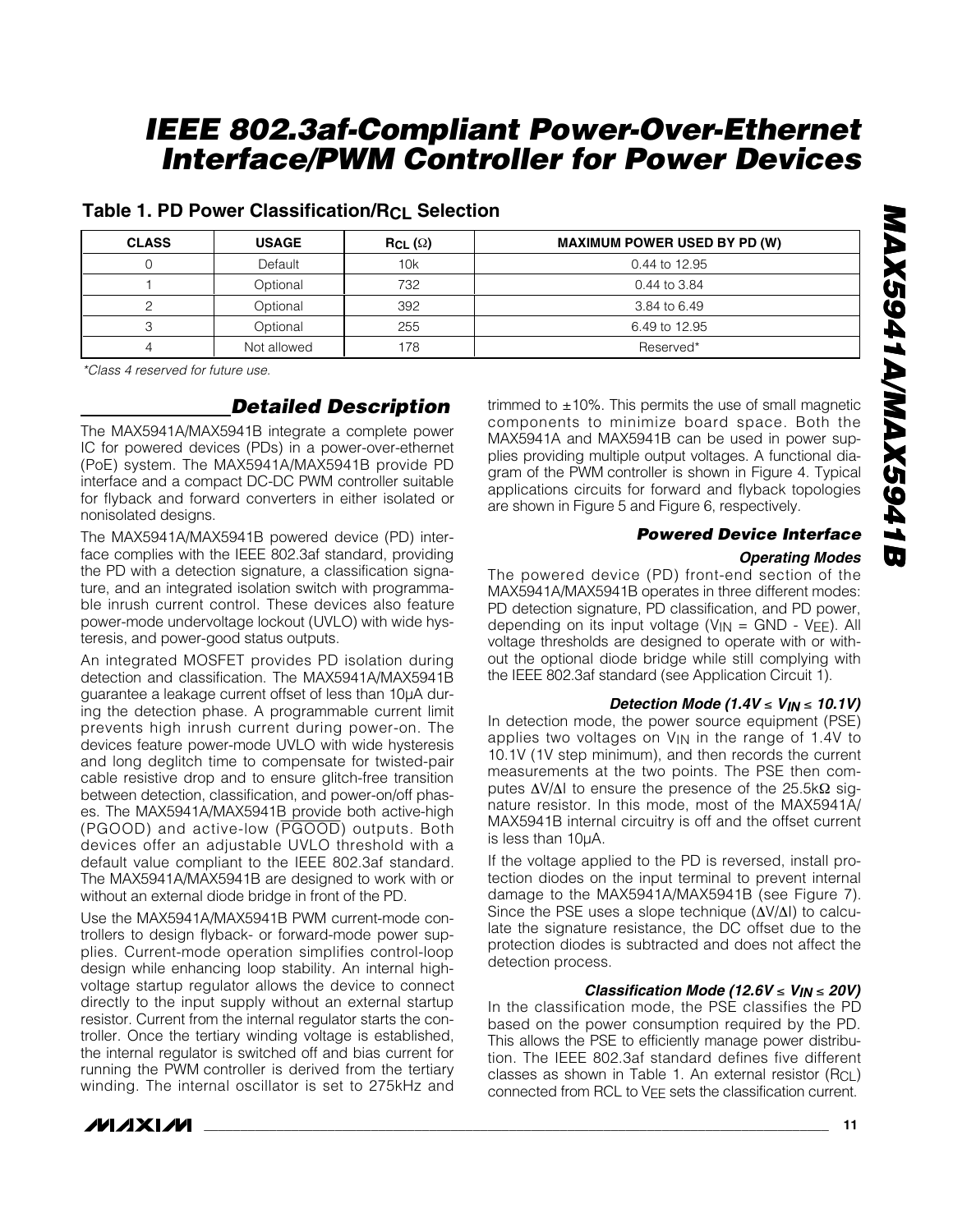| <b>CLASS</b> | $RCL(\Omega)$ | $V_{IN}^*(V)$ | CLASS CURRENT SEEN AT V <sub>IN</sub> (mA) |            | IEEE 802.3af PD CLASSIFICATION<br><b>CURRENT SPECIFICATION (mA)</b> |            |
|--------------|---------------|---------------|--------------------------------------------|------------|---------------------------------------------------------------------|------------|
|              |               |               | <b>MIN</b>                                 | <b>MAX</b> | <b>MIN</b>                                                          | <b>MAX</b> |
|              | 10k           | 12.6 to 20    |                                            |            |                                                                     |            |
|              | 732           | 12.6 to 20    |                                            | 12         |                                                                     | 12         |
|              | 392           | 12.6 to 20    |                                            | 20         | 17                                                                  | 20         |
|              | 255           | 12.6 to 20    | 26                                         | 30         | 26                                                                  | 30         |
|              | 178           | 12.6 to 20    | 36                                         | 42         | 36                                                                  | 44         |

## **Table 2. Setting Classification Current**

*\*VIN is measured across the MAX5941 input pins (VEE and GND), which does not include the diode bridge voltage drop.*



*Figure 2. Powered Device Interface Block Diagram*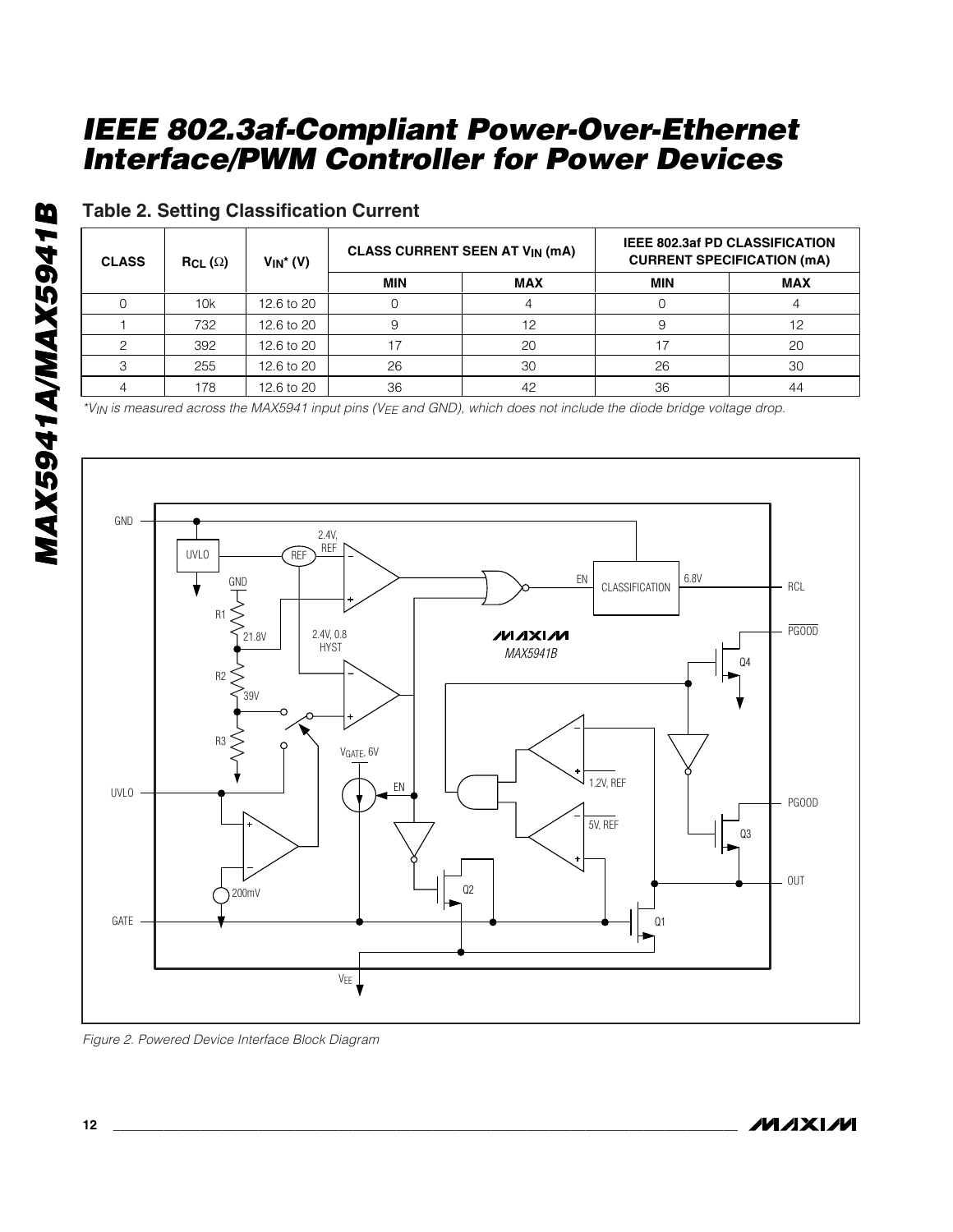The PSE determines the class of a PD by applying a voltage at the PD input and measures the current sourced out of the PSE. When the PSE applies a voltage between 12.6V and 20V, the MAX5941A/MAX5941B exhibit a current characteristic with values indicated in Table 2. The PSE uses the classification current information to classify the power requirement of the PD. The classification current includes the current drawn by the 25.5kΩ detection signature resistor and the supply current of the MAX5941A/MAX5941B so that the total current drawn by the PD is within the IEEE 802.3af standard figures. The classification current is turned off whenever the device is in power mode.

#### *Power Mode*

During power mode, when V<sub>IN</sub> rises above the undervoltage lockout threshold (VUVLO,ON), the MAX5941A/ MAX5941B gradually turn on the internal Nchannel MOSFET Q1 (see Figure 2). The MAX5941A/ MAX5941B charge the gate of Q1 with a constant current source (10µA, typ). The drain-to-gate capacitance of Q1 limits the voltage rise rate at the drain of MOSFET, thereby limiting the inrush current. To reduce the inrush current, add external drain-to-gate capacitance (see the *Inrush Current* section). When the drain of Q1 is within 1.2V of its source voltage and its gate-to-source voltage is above 5V, the MAX5941A/MAX5941B assert the PGOOD/ PGOOD outputs. The MAX5941A/MAX5941B have a wide UVLO hysteresis and turn-off deglitch time to compensate for the high impedance of the twisted-pair cable.

#### *Undervoltage Lockout*

The MAX5941A/MAX5941B operate up to a 67V supply voltage with a default UVLO turn-on set at 39V and a UVLO turn-off set at 30V. Adjust the UVLO threshold using a resistor-divider connected to UVLO (see Figure 3). When the input voltage is above the UVLO threshold (VUVLO,ON), the IC is in power mode and the MOSFET is on. When the input voltage goes below the UVLO threshold (VUVLO, OFF) for more than to FF DLY, the MOSFET turns off.

To adjust the UVLO threshold, connect an external resistor-divider from GND to UVLO and from UVLO to VEE. Use the following equations to calculate R1 and R2 for a desired UVLO threshold:

$$
R2 = 25.5k\Omega \times \frac{V_{REF,UVLO}}{V_{IN,EX}}
$$

$$
R1 = 25.5k\Omega - R2
$$

where V<sub>IN, EX</sub> is the desired UVLO threshold. Since the resistor-divider replaces the 25.5kΩ PD detection resistor, ensure that the sum of R1 and R2 equals 25.5kΩ ±1%. When using the external resistor-divider, the





*Figure 3. Setting Undervoltage Lockout with an External Resistor-Divider*

MAX5941 has an external reference voltage hysteresis of 20% (typ). In other words, when UVLO is programmed externally, the turn-off threshold is 80% (typ) of the new UVLO turn-on threshold.

#### *Inrush Current Limit*

*MAX5941A/MAX5941B*

MAX5941A/MAX5941B

The MAX5941A/MAX5941B charge the gate of the internal MOSFET with a constant current source (10µA, typ). The drain-to-gate capacitance of the MOSFET limits the voltage rise rate at the drain, thereby limiting the inrush current. Add an external capacitor from GATE to OUT to further reduce the inrush current. Use the following equation to calculate the inrush current:

$$
I_{\text{INRUSH}} = I_{\text{G}} \times \frac{C_{\text{OUT}}}{C_{\text{GATE}}}
$$

The recommended inrush current for a PoE application is 100mA.

#### *PGOOD/*PGOOD *Outputs*

PGOOD is an open-drain, active-high logic output. PGOOD goes high impedance when V<sub>OUT</sub> is within 1.2V of VEE and when GATE is 5V above VEE. Otherwise, PGOOD is pulled to VOUT (given that VOUT is at least 5V below GND). Connect PGOOD to SS\_SHDN to enable the PWM controller. No external pullup resistor is required.

PGOOD is an open-drain, active-low logic output.  $PGOOD$  is pulled to VEE when VOUT is within 1.2V of VEE and when GATE is 5V above VFF. Otherwise, PGOOD goes high impedance.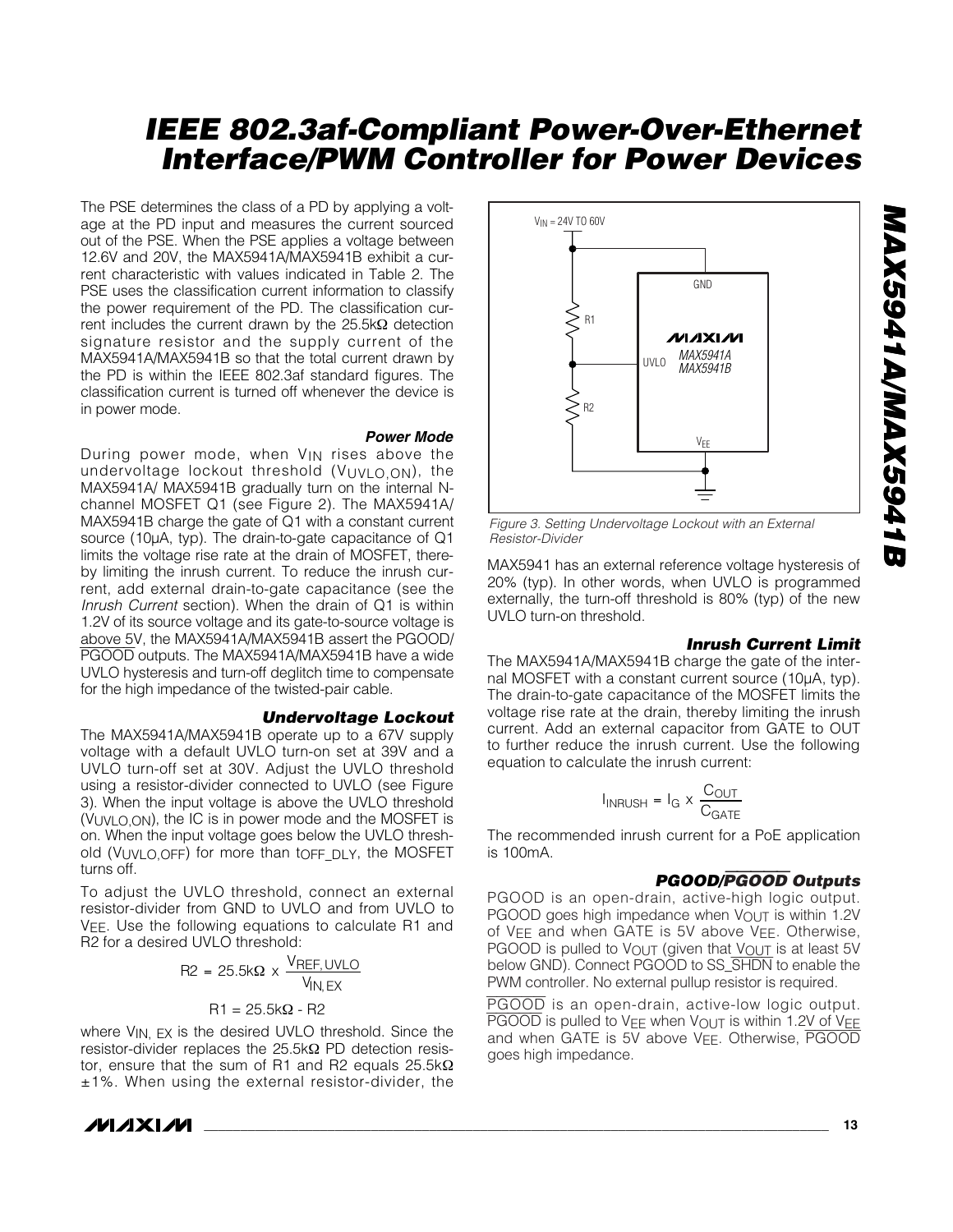## *Thermal Dissipation*

During classification mode, if the PSE applies the maximum DC voltage, the maximum voltage drop from GND to VRCL will be 13V. If the maximum classification current of 42mA flows through the MAX5941A/MAX5941B, then the maximum DC power dissipation will be close to 546mW, which is slightly higher than the maximum DC power dissipation of the IC at maximum operating temperature. However, according to the IEEE 802.3af standard, the duration of the classification mode is limited to 75ms (max). The MAX5941A/MAX5941B handles the maximum classification power dissipation for the maximum duration time without sustaining any internal damage. If the PSE violates the IEEE 802.3af standard by exceeding the 75ms maximum classification duration, it may cause internal damage to the IC.

#### *PWM Controller*

#### *Current-Mode Control*

The MAX5941A/MAX5941B offer current-mode control operation with added features such as leading-edge blanking with dual internal path that only blanks the sensed current signal applied to the input of the PWM comparator. The current-limit comparator monitors the CS pin at all times and provides cycle-by-cycle current limit without being blanked. The leading-edge blanking of the CS signal prevents the PWM comparator from prematurely terminating the on cycle. The CS signal contains a leading-edge spike that is the result of the MOSFET gate charge current, capacitive and diode reverse recovery current of the power circuit. Since this leading-edge spike is normally lower than the current limit comparator threshold, current limiting is not blanked and cycle-by-cycle current limiting is provided under all conditions.

Use the MAX5941A in discontinuous flyback applications where wide line voltage and load current variation is expected. Use the MAX5941B for single transistor forward converters where the maximum duty cycle must be limited to less than 50%.

Under certain conditions, it may be advantageous to use a forward converter with greater than 50% duty cycle. For those cases, use the MAX5941A. The large duty cycle results in much lower operating primary RMS currents through the MOSFET switch and in most cases a smaller output filter inductor. The major disadvantage to this is that the MOSFET voltage rating must be higher and that slope compensation must be provided to stabilize the inner current loop. The MAX5941A provides internal slope compensation.

#### *Optocoupled Feedback*

Isolated voltage feedback is achieved by using an optocoupler and a shunt regulator as shown in Figure 5. The output voltage set-point accuracy is a function of the accuracy of the shunt regulator and feedback resistordivider tolerance.

#### *Internal Regulators*

The internal regulators of the MAX5941A/MAX5941B enable initial startup without a lossy startup resistor and regulate the voltage at the output of a tertiary (bias) winding to provide power for the IC. At startup, V+ is regulated down to  $V_{\text{CC}}$  to provide bias for the device. The  $V_{\text{DD}}$ regulator then regulates from the output of the tertiary winding to  $V_{CC}$ . This architecture allows the tertiary winding to have only a small filter capacitor at its output thus eliminating the additional cost of a filter inductor.

When designing the tertiary winding, calculate the number of turns so the minimum reflected voltage is always higher than 12.7V. The maximum reflected voltage must be less than 36V.

To reduce power dissipation, the high-voltage regulator is disabled when the V<sub>DD</sub> voltage reaches 12.7V. This greatly reduces power dissipation and improves efficiency. If VCC falls below the undervoltage lockout threshold (V<sub>CC</sub> = 6.6V), the low-voltage regulator is disabled, and soft-start is reinitiated. In undervoltage lockout the MOSFET driver output (NDRV) is held low.

If the input voltage range is between 13V and 36V, V+ and V<sub>DD</sub> may be connected to the line voltage provided that the maximum power dissipation is not exceeded. This eliminates the need for a tertiary winding.

#### *PWM Controller Undervoltage Lockout, Soft-Start, and Shutdown*

The soft-start feature of the MAX5941A/MAX5941B allows the load voltage to ramp up in a controlled manner, thus eliminating output voltage overshoot.

While the controller is in undervoltage lockout, the capacitor connected to the SS\_SHDN pin is discharged. Upon coming out of undervoltage lockout, an internal current source starts charging the capacitor to initiate the soft-start cycle. Use the following equation to calculate total soft-start time:

$$
t_{\text{startup}} = 0.45 \frac{\text{ms}}{\text{nF}} \times C_{\text{ss}}
$$

where C<sub>SS</sub> is the soft-start capacitor as shown in Figure 5.

Operation begins when VSS SHDN ramps above 0.6V. When soft-start has completed, VSS SHDN is regulated

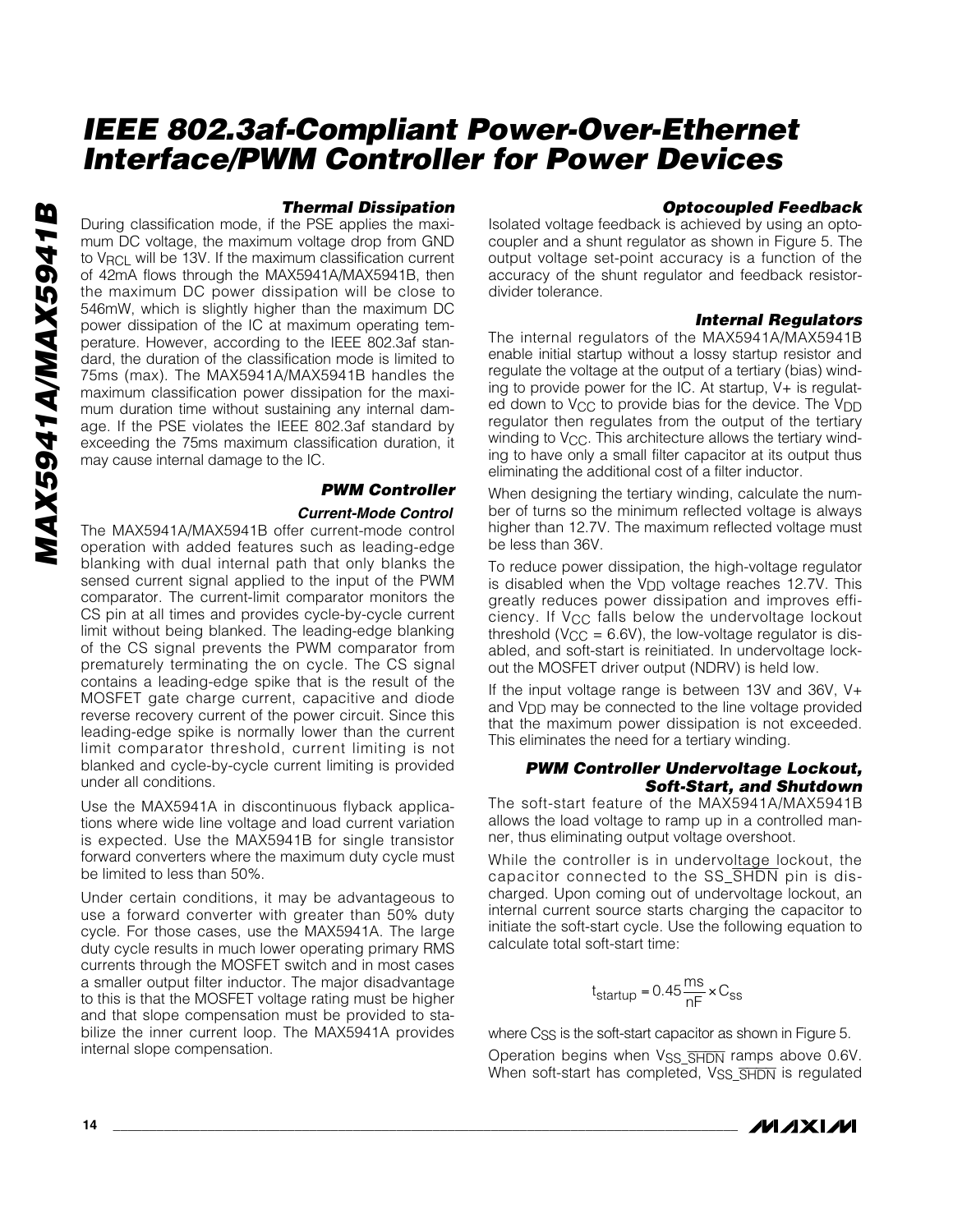

*Figure 4. MAX5941A/MAX5941B PWM Controller Functional Diagram*



*MAX5941A/MAX5941B*

**MAX5941A/MAX5941B**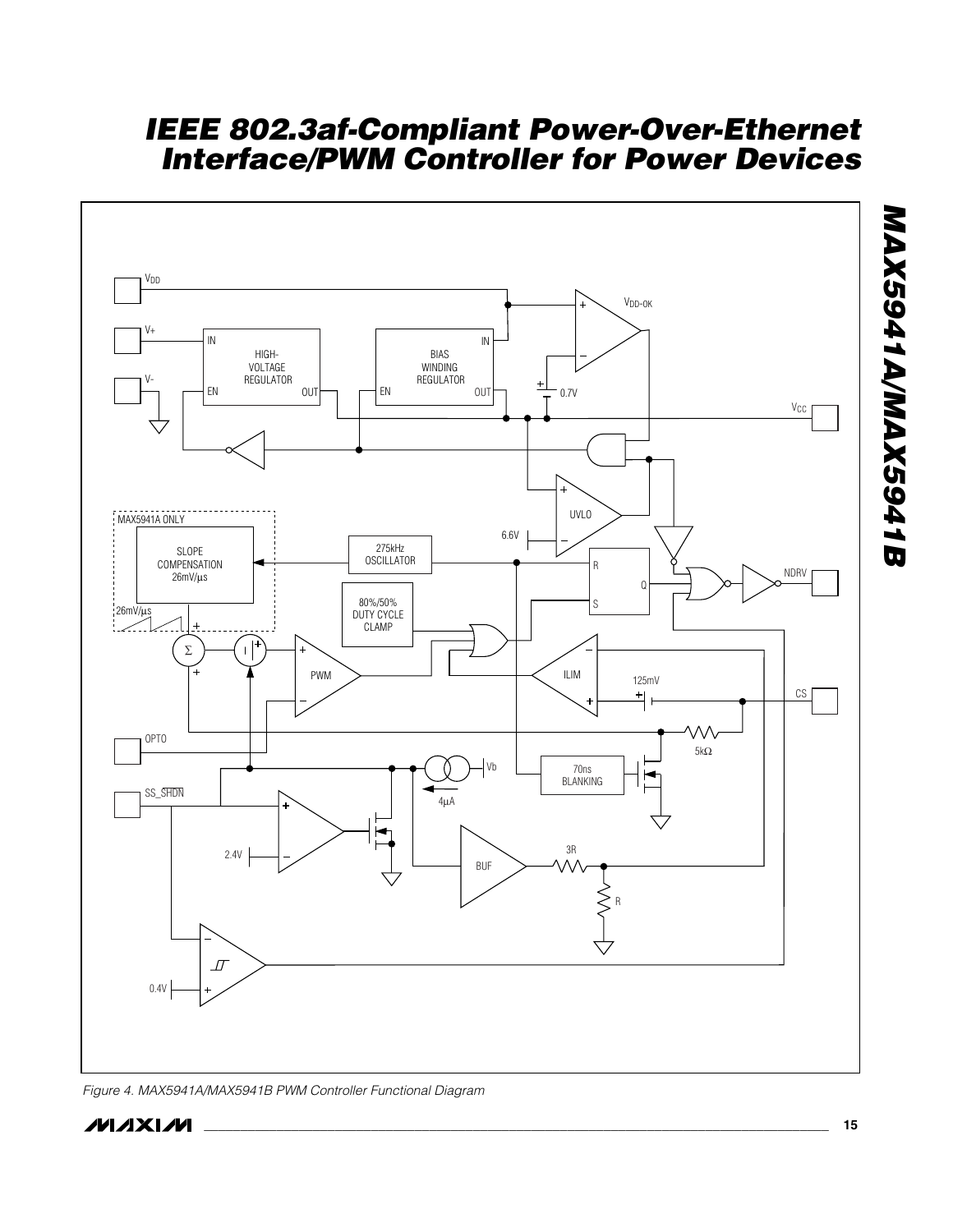

*Figure 5. Forward Converter*

to 2.4V, the internal voltage reference. Pull VSS SHDN below 0.25V to disable the controller.

Undervoltage lockout shuts down the controller when V<sub>CC</sub> is less than 6.6V. The regulators for V+ and the reference remain on during shutdown.

#### *Current-Sense Comparator*

The current-sense (CS) comparator and its associated logic limit the peak current through the MOSFET. Current is sensed at CS as a voltage across a sense resistor between the source of the MOSFET and GND. To reduce switching noise, connect CS to the external MOSFET source through a 100Ω resistor or an RC lowpass filter (Figures 5, 6). Select the current-sense resistor, RSENSE, according to the following equation:

$$
R_{\text{SENSE}} = 0.465 \text{V/L}_{\text{L} \text{imPrimary}}
$$

where I<sub>LimPrimary</sub> is the maximum peak primary-side current.

When V<sub>CS</sub> > 465mV, the power MOSFET switches off. The propagation delay from the time the switch current reaches the trip level to the driver turn-off time is 170ns.

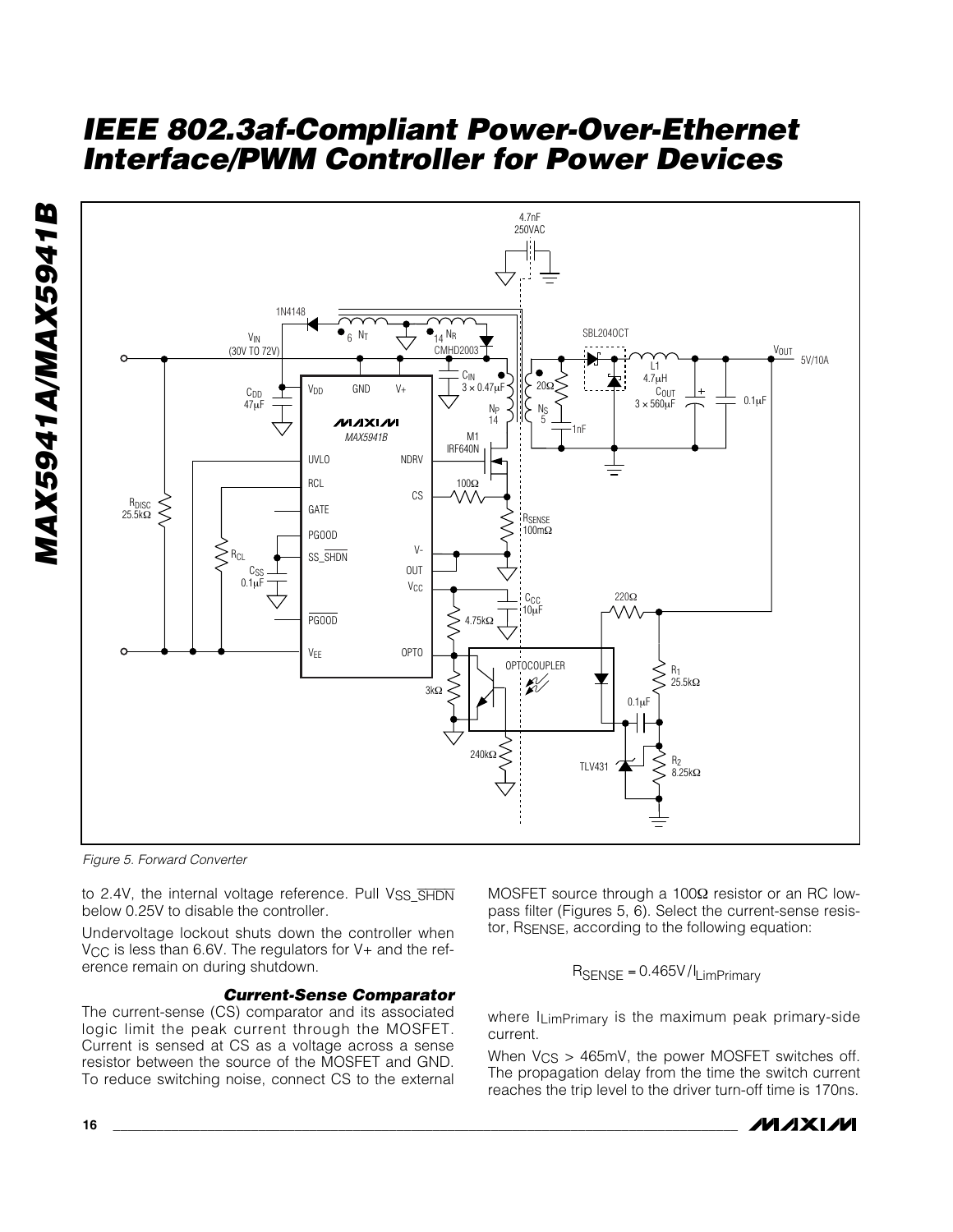

*Figure 6. Flyback Converter*

*PWM Comparator and Slope Compensation* An internal 275kHz oscillator determines the switching frequency of the controller. At the beginning of each cycle, NDRV switches the N-channel MOSFET on. NDRV switches the external MOSFET off after the maximum duty cycle has been reached, regardless of the feedback.

The MAX5941B uses an internal ramp generator for slope compensation. The internal ramp signal is reset at the beginning of each cycle and slews at 26mV/µs.

The PWM comparator uses the instantaneous current, the error voltage, the internal reference, and the slope compensation (MAX5941A only) to determine when to switch the N-channel MOSFET off. In normal operation, the N-channel MOSFET turns off when:

 $I_{\rm PRIMARY}$  ×  $R_{\rm SENSE}$  >  $V_{\rm OPTO}$  -  $V_{\rm REF}$  -  $V_{\rm SCOMP}$ 

where IPRIMARY is the current through the N-channel MOSFET, VREF is the 2.4V internal reference, and V<sub>SCOMP</sub> is a ramp function starting at zero and slewing at 26mV/µs (MAX5941A only). When using the MAX5941A in a forward-converter configuration, the following condition must be met to avoid control-loop subharmonic oscillations: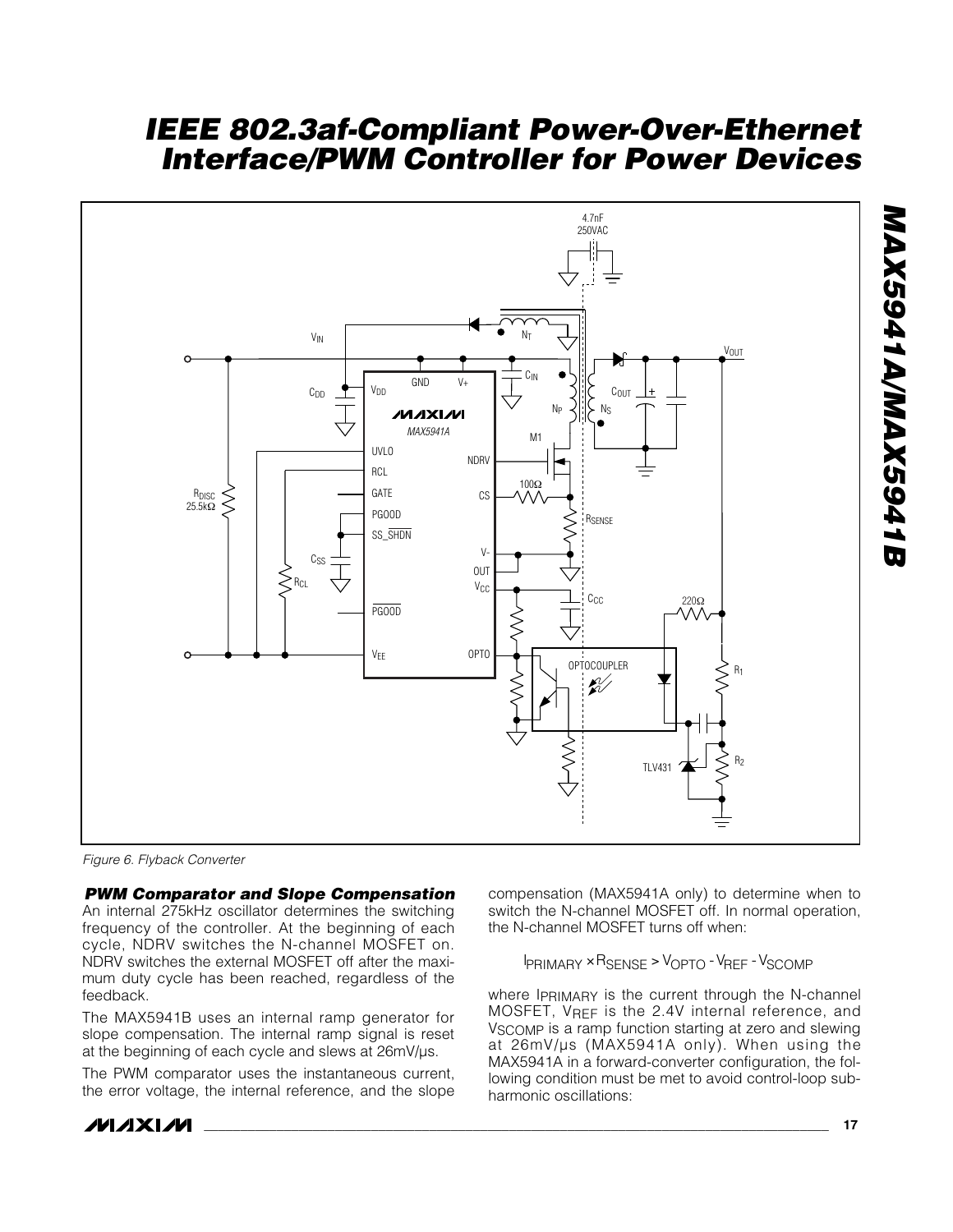# MAX5941A/MAX5941B *MAX5941A/MAX5941B*

# *IEEE 802.3af-Compliant Power-Over-Ethernet Interface/PWM Controller for Power Devices*

N N <u>s</u> , k×R<sub>SENSE</sub> × V S x <sup>k x R</sup>SENSE <sup>x V</sup>OUT = 26mV/μs<br>P

where  $k = 0.75$  to 1, and  $N<sub>S</sub>$  and  $N<sub>P</sub>$  are the number of turns on the secondary and primary side of the transformer, respectively. L is the output filter inductor. This makes the output inductor current downslope as referenced across RSENSE equal to the slope compensation. The controller responds to transients within one cycle when this condition is met.

#### *N-Channel MOSFET Gate Driver*

NDRV drives an N-channel MOSFET. NDRV sources and sinks large transient currents to charge and discharge the MOSFET gate. To support such switching transients, bypass  $V_{CC}$  with a ceramic capacitor. The average current as a result of switching the MOSFET is the product of the total gate charge and the operating frequency. It is this current plus the DC quiescent current that determines the total operating current.

## *Applications Information*

#### *Design Example*

The following is a general procedure for designing a forward converter (Figure 5) using the MAX5941B:

- 1) Determine the requirements.
- 2) Set the output voltage.
- 3) Calculate the transformer primary to secondary winding turns ratio.
- 4) Calculate the reset to primary winding turns ratio.
- 5) Calculate the tertiary to primary winding turns ratio.
- 6) Calculate the current-sense resistor value.
- 7) Calculate the output inductor value.
- 8) Select the output capacitor.

The circuit in Figure 5 was designed as follows:

- 1)  $30V \le V_{IN} \le 67V$ ,  $V_{OUT} = 5V$ ,  $I_{OUT} = 10A$ ,  $V_{RIPPLE} \le V_{IN}$ 50mV. Turn-on threshold is set at 38.6V.
- 2) To set the output voltage, calculate the values of resistors R1 and R2 according to the following equation:

$$
\frac{V_{REF}}{V_{OUT}} = \frac{R_2}{R_1 + R_2}
$$

where VREF is the reference voltage of the shunt regulator, and  $R_1$  and  $R_2$  are the resistors shown in Figures 5 and 6.

3) The turns ratio of the transformer is calculated based on the minimum input voltage and the lower limit of the maximum duty cycle for the MAX5941B (44%). To enable the use of MOSFETs with drain-source breakdown voltages of less than 200V, use the MAX5941B with the 50% maximum duty cycle. Calculate the turns ratio according to the following equation:

$$
\frac{N_S}{N_P} \geq \frac{V_{OUT} + (V_{D1} \times D_{MAX})}{D_{MAX} \times V_{IN\_MIN}}
$$

where:

 $Ns/NP =$  Turns ratio ( $Ns$  is the number of secondary turns and N<sub>P</sub> is the number of primary turns).

 $V$ OUT = Output voltage (5V).

 $V_{D1}$  = Voltage drop across D1 (typically 0.5V for power Schottky diodes).

 $D_{MAX}$  = Minimum value of maximum operating duty cycle (44%).

 $V_{IN}$  MIN = Minimum Input voltage (30V).

In this example:

 $\mathbb{R}^{\mathbb{Z}}$ 

$$
\frac{N_S}{N_P} \ge \frac{5V + (0.5V \times 0.44)}{0.44 \times 30V} = 0.395
$$

Choose NP based on core losses and DC resistance. Use the turns ratio to calculate N<sub>S</sub>, rounding up to the nearest integer. In this example,  $N_P = 14$ and  $Ns = 6$ .

For a forward converter, choose a transformer with a magnetizing inductance in the neighborhood of 200µH. Energy stored in the magnetizing inductance of a forward converter is not delivered to the load and must be returned back to the input; this is accomplished with the reset winding.

The transformer primary to secondary leakage inductance should be less than 1µH. Note that all leakage energy will be dissipated across the MOS-FET. Snubber circuits may be used to direct some or all of the leakage energy to be dissipated across a resistor.

To calculate the minimum duty cycle (DMIN), use the following equation:

$$
D_{MIN} = \frac{V_{OUT}}{V_{IN\_MAX} \times \frac{N_S}{N_P} - V_{D1}} = 17.7
$$

where V<sub>IN\_MAX</sub> is the maximum input voltage (67V).

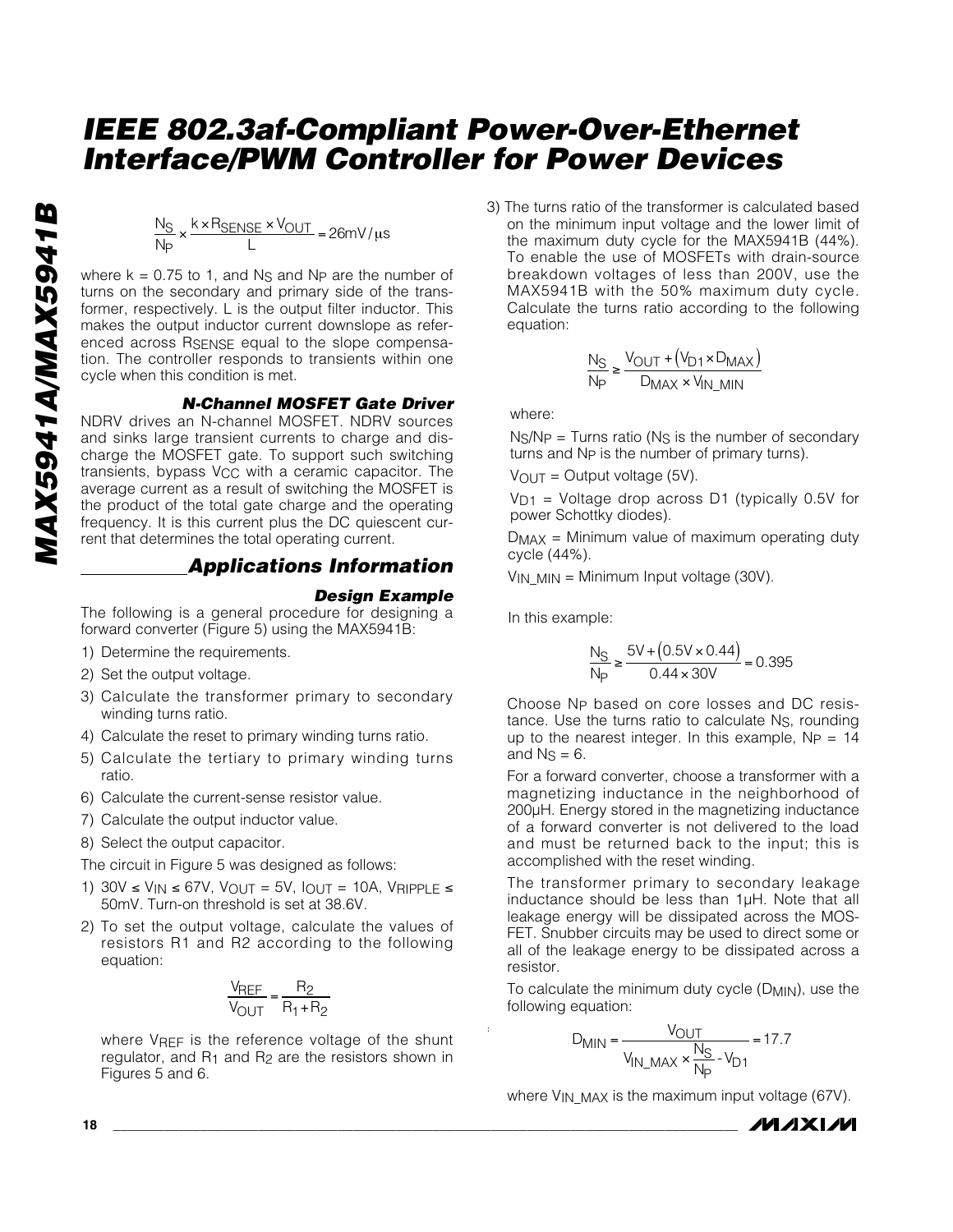4) The reset winding turns ratio (NR/NP) needs to be low enough to guarantee that the entire energy in the transformer is returned to  $V<sub>+</sub>$  within the off cycle at the maximum duty cycle. Use the following equation to determine the reset winding turns ratio:

$$
N_R \leq N_P \times \frac{1 - D_{MAX}}{D_{MAX}}
$$

where:

 $N_R/N_P$  = Reset winding turns ratio.

DMAX' = Maximum value of maximum duty cycle:

$$
N_{\text{R}} \le 14 \times \frac{1 \cdot 0.5}{0.5} = 14
$$

Round NR to the nearest smallest integer.

The turns ratio of the reset winding (NR/NP) determines the peak voltage across the N-channel MOS-FET.

Use the following equation to determine the maximum drain-source voltage across the N-channel MOSFET:

$$
V_{DSMAX} \ge V_{IN\_MAX} \times \left(1 + \frac{N_P}{N_R}\right)
$$

VDSMAX = Maximum MOSFET drain-source voltage.  $V_{IN}$  MAX = Maximum input voltage:

$$
V_{DSMAX} \ge 67V \times \left(1 + \frac{14}{14}\right) = 134V
$$

Choose MOSFETs with appropriate avalanche power ratings to absorb any leakage energy.

5) Choose the tertiary winding turns ratio  $(N_T/N_P)$  so that the minimum input voltage provides the minimum operating voltage at V<sub>DD</sub> (13V). Use the following equation to calculate the tertiary winding turns ratio:

$$
\frac{V_{DDMIN} + 0.7}{V_{IN\_MIN}} \times N_P \le N_T \le
$$
  

$$
\frac{V_{DDMAX} + 0.7}{V_{IN\_MAX}} \times N_P
$$

where:

V<sub>DDMIN</sub> is the minimum V<sub>DD</sub> supply voltage (13V). V<sub>DDMAX</sub> is the maximum  $V_{DD}$  supply voltage (30V).

*IVI AXI AVI* 

V<sub>IN</sub> M<sub>IN</sub> is the minimum input voltage (30V). V<sub>IN</sub> MAX is the maximum input voltage (67V in this design example).

NP is the number of turns of the primary winding.  $N<sub>T</sub>$  is the number of turns of the tertiary winding:

$$
\frac{13.7}{30} \times 14 \le N_T \le \frac{36.7}{67} \times 14
$$
  
6.39  $\le N_T \le 7.67$ 

Choose  $N_T = 7$ .

6) Choose RSENSE according to the following equation:

$$
R_{\text{SENSE}} \le \frac{V_{\text{ILIM}}}{\frac{N_{\text{S}}}{N_{\text{P}}} \times 1.2 \times I_{\text{OUTMAX}}}
$$

where:

VILIM is the current-sense comparator trip threshold voltage (0.465V).

NS/NP is the secondary side turns ratio (5/14 in this example).

IOUTMAX is the maximum DC output current (10A in this example):

$$
R_{\text{SENSE}} \le \frac{0.465 \text{V}}{6} = 90.4 \text{m}\Omega
$$

7) Choose the inductor value so that the peak ripple current (LIR) in the inductor is between 10% and 20% of the maximum output current:

$$
L \geq \frac{\left(V_{\text{OUT}} + V_{\text{D}}\right) \times \left(1 - D_{\text{MIN}}\right)}{2 \times \text{LIR} \times 275 \text{kHz} \times I_{\text{OUTMAX}}}
$$

where V<sub>D</sub> is the output Schottky diode forward voltage drop (0.5V) and LIR is the ratio of inductor ripple current to DC output current:

$$
L \ge \frac{(5.5) \times (1 - 0.198)}{0.4 \times 275 \text{kHz} \times 10A} = 4.01 \mu\text{H}
$$

8) The size and ESR of the output filter capacitor determine the output ripple. Choose a capacitor with a low ESR to yield the required ripple voltage.

Use the following equations to calculate the peak-topeak output ripple:

$$
V_{RIPPLE} = \sqrt{V_{RIPPLE,ESR}^2 + V_{RIPPLE, C}^2}
$$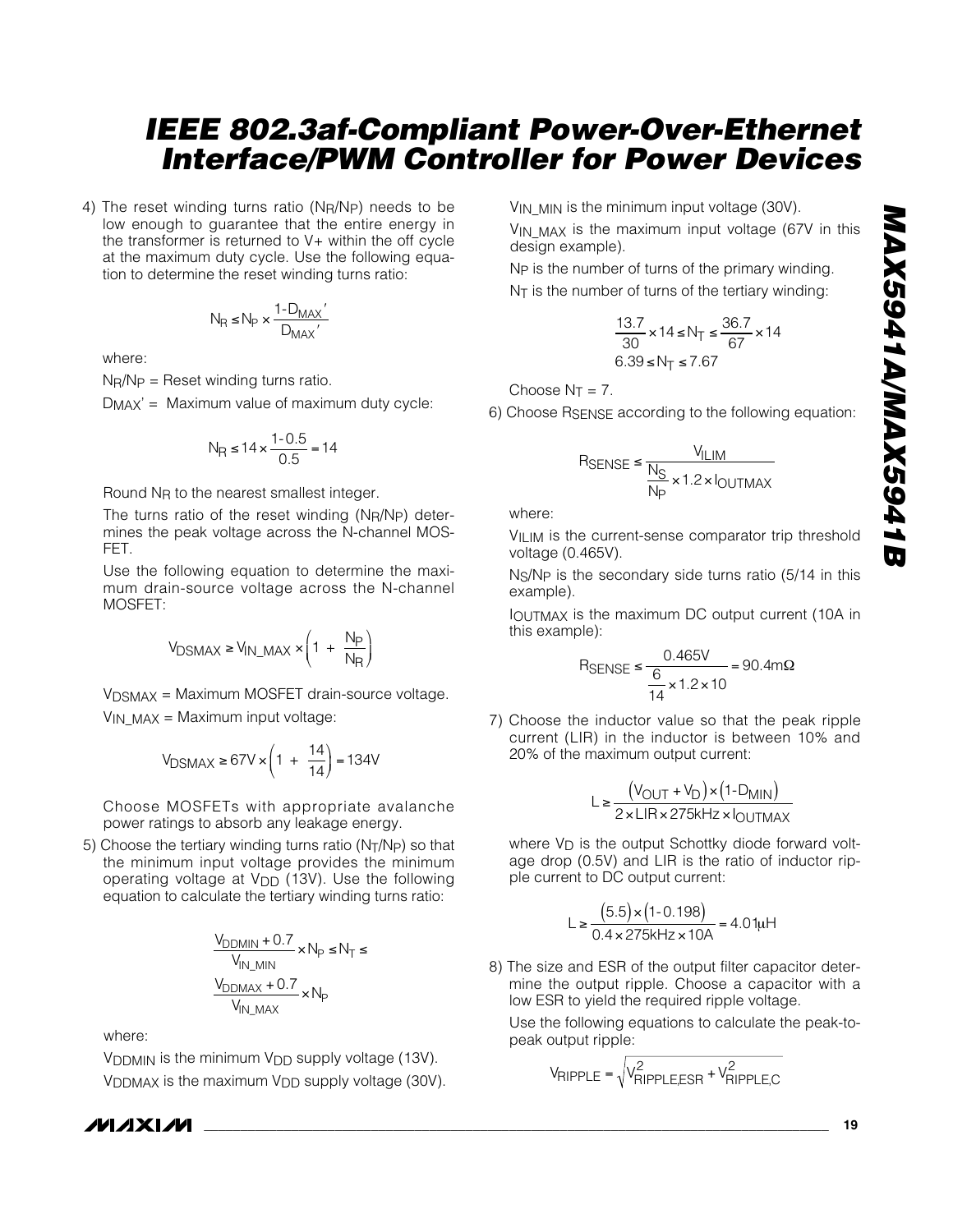## **Table 3. Component Suppliers**

| <b>COMPONENT</b>               | <b>SUPPLIERS</b>        | <b>WEBSITE</b>                            |  |  |
|--------------------------------|-------------------------|-------------------------------------------|--|--|
|                                | International Rectifier | www.irf.com                               |  |  |
| <b>Power FETS</b>              | Fairchild               | www.fairchildsemi.com                     |  |  |
|                                | Vishay-Siliconix        | www.vishay.com/brands/siliconix/main.html |  |  |
| <b>Current-Sense Resistors</b> | Dale-Vishay             | www.vishay.com/brands/dale/main.html      |  |  |
|                                | <b>IRC</b>              | www.irctt.com/pages/index.cfm             |  |  |
|                                | ON Semi                 | www.onsemi.com                            |  |  |
| <b>Diodes</b>                  | General Semiconductor   | www.gensemi.com                           |  |  |
|                                | Central Semiconductor   | www.centralsemi.com                       |  |  |
|                                | Sanyo                   | www.sanyo.com                             |  |  |
| <b>Capacitors</b>              | Taiyo Yuden             | www.t-yuden.com                           |  |  |
|                                | <b>AVX</b>              | www.avxcorp.com                           |  |  |
|                                | Coiltronics             | www.cooperet.com                          |  |  |
| <b>Magnetics</b>               | Coilcraft               | www.coilcraft.com                         |  |  |
|                                | Pulse Engineering       | www.pulseeng.com                          |  |  |

where:

VRIPPLE is the combined RMS output ripple due to VRIPPLE,ESR, the ESR ripple, and VRIPPLE,C, the capacitive ripple. Calculate the ESR ripple and capacitive ripple as follows:

VRIPPLE,ESR = IRIPPLE x ESR

 $V$ RIPPLE,C =  $I$ RIPPLE/(2 x  $\pi$  x 275kHz x C<sub>OUT</sub>)

## *Layout Recommendations*

All connections carrying pulsed currents must be very short, be as wide as possible, and have a ground plane as a return path. The inductance of these connections must be kept to a minimum due to the high di/dt of the currents in high-frequency switching power converters.

Current loops must be analyzed in any layout proposed, and the internal area kept to a minimum to reduce radiated EMI. Ground planes must be kept as intact as possible.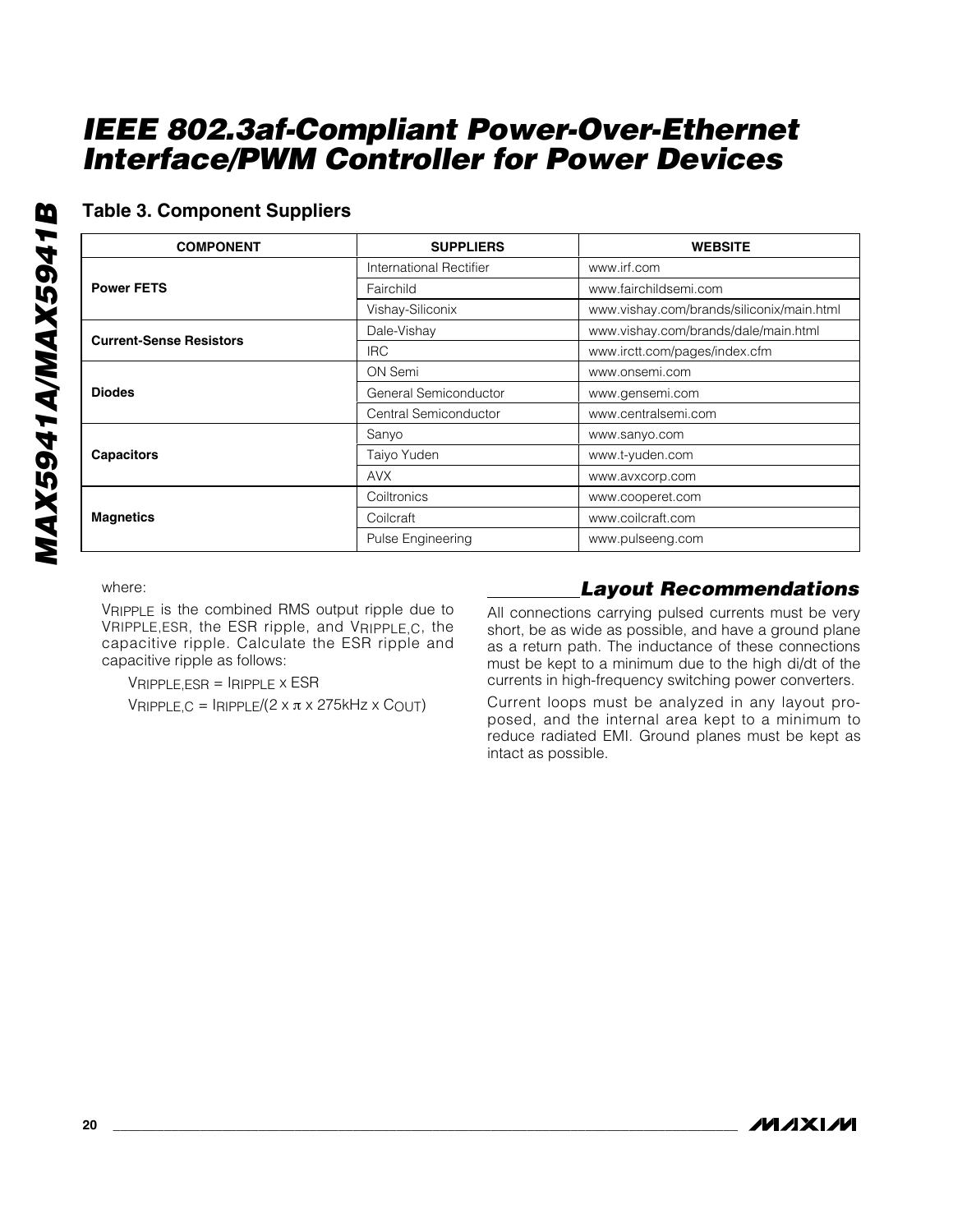

*Figure 7. PD with Power-Over-Ethernet (Power Is Provided by Either the Signal Pairs or the Spare Pairs)*

## **MAXIM**

*MAX5941A/MAX5941B*

**MAX5941A/MAX5941B**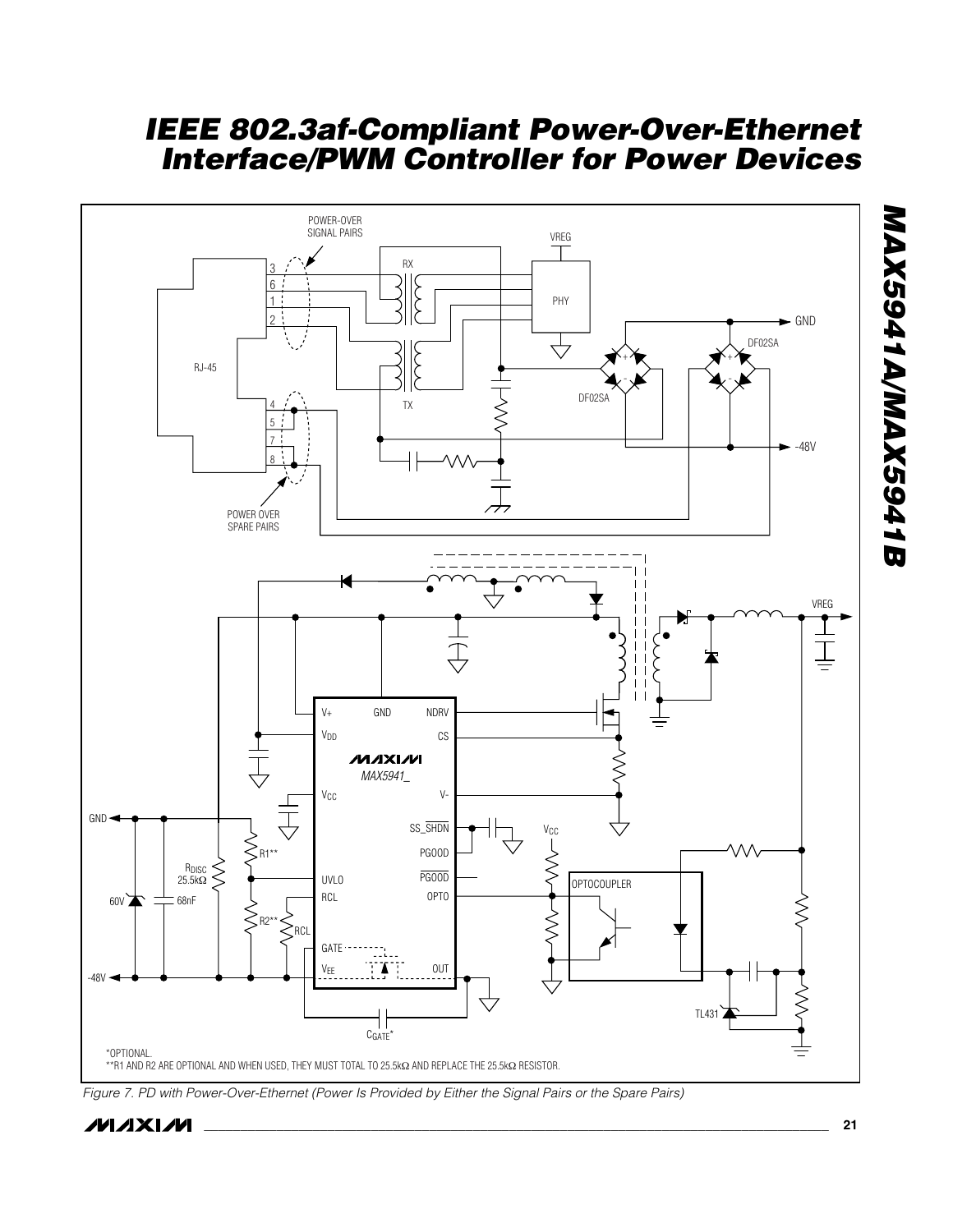

*Figure 8. Power-Supply Circuit 1 Enabling PWM Controller of a Second Power Circuit* 

*MAX5941A/MAX5941B*

**MAX5941A/MAX5941B**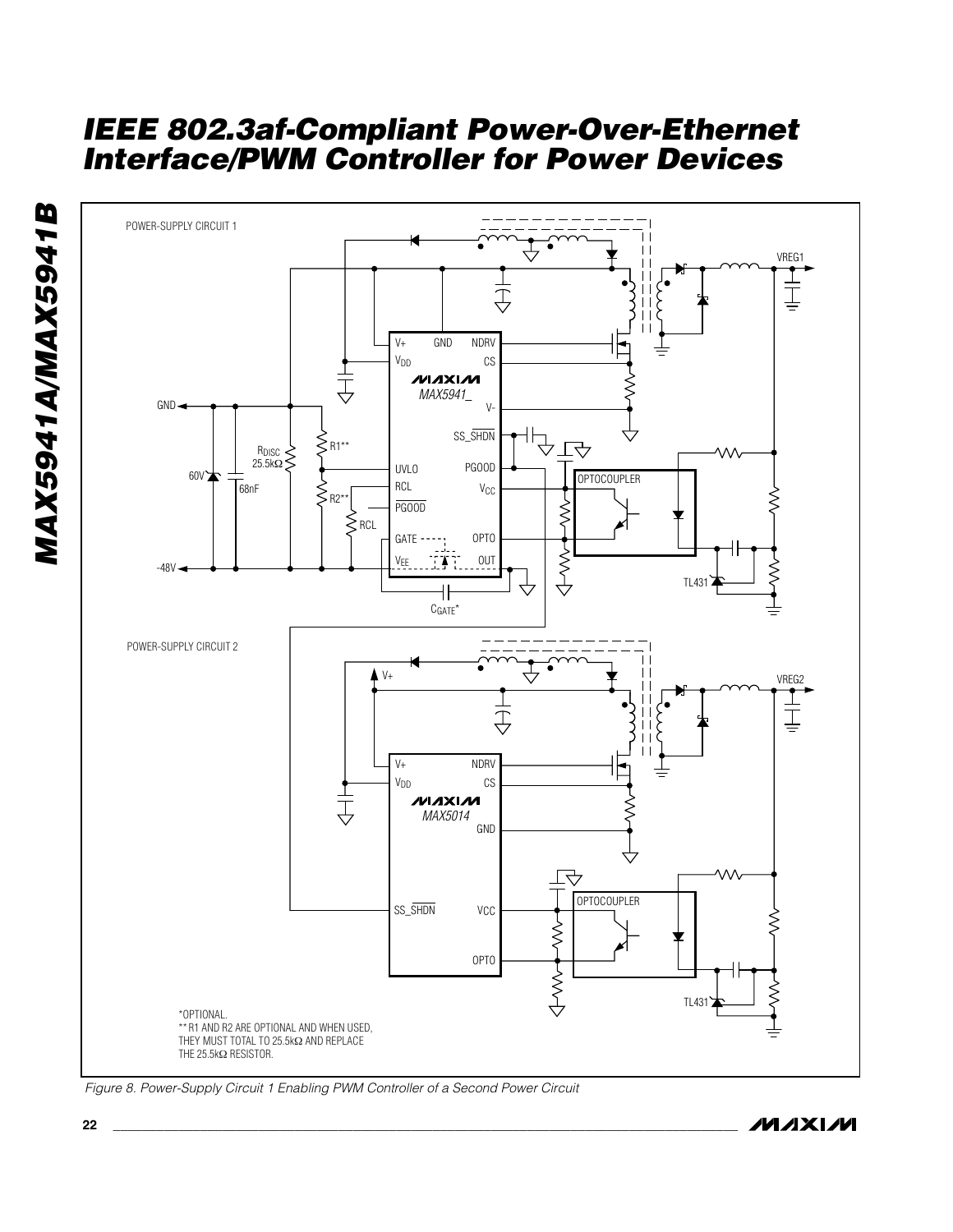## *Typical Operating Circuit*



## *Chip Information*

TRANSISTOR COUNT: 4232 PROCESS: BiCMOS